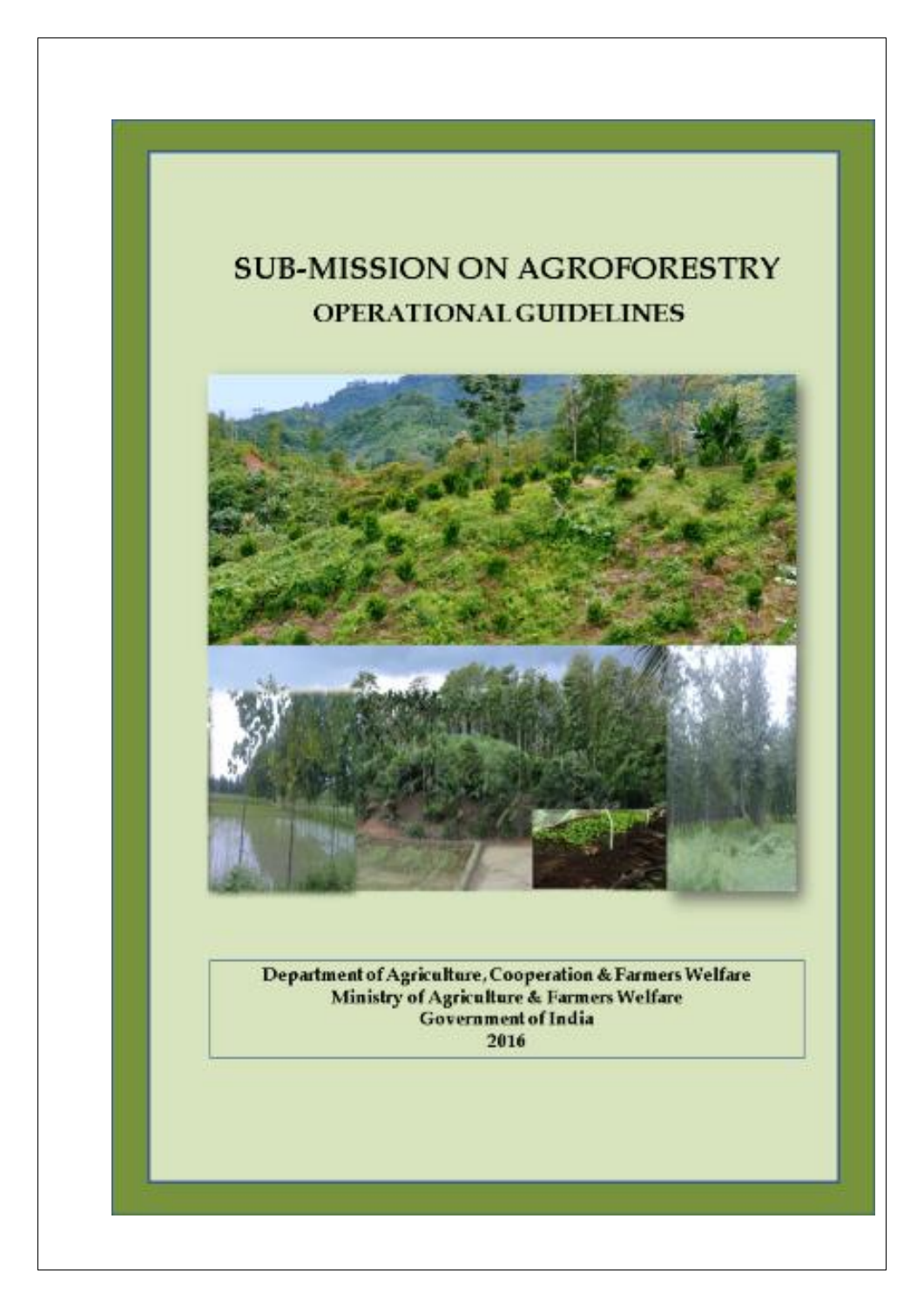#### **Operational Guidelines**

**Sub-Mission on Agroforestry (SMAF)**

#### **Under National Mission for Sustainable Agriculture (NMSA)**

### **1. Introduction**

- 1.1 Substantial area in the country is still dependant on rainfall for farming. Due to the changing climatic pattern, rainfall is becoming more erratic, making cultivation a high risk and less productive profession over the years. It has therefore, becoming increasingly difficult for the majority of the Indian farmers to sustain their farm production, productivity and income. Agroforestry is known to have the potential to mitigate the climate change effects through microclimate moderation, conservation of natural resources and creation of additional source of livelihood and income opportunities. In order to make agriculture less vulnerable to climatic aberrations, Government of India formulated the National Agroforestry Policy in 2014. The policy recommends for setting up of a Mission or Board to address development of agroforestry sector in an organised manner. The Sub-Mission on Agroforestry (SMAF) under NMSA is an initiative to this end. The aim of the submission is to expand the tree coverage on farmland in complementary with agricultural crops.
- 1.2 Agroforestry not only provides environmental services, but also economic gains, as about 65 % of the country's timber requirement is met from the trees grown outside forests. The Agroforestry Policy has identified various factors those have impeded the growth of the sector like non availability of quality planting material, prohibitive legal frame work particularly for felling and transit regulations, inadequate extension mechanism, lack of proper institutional support and focused programme for its development etc.
- 1.3 The mission is focused to achieve the quantifiable benefits such as increase tree cover to enhance carbon sequestration, enrichment of soil organic matter, availability of quality planting material, improvement in livelihood, productivity enhancement of crop and cropping systems, development of an information system etc.

#### **2. Mission Objectives**

Sub-Mission on Agroforestry will have following objectives:

2.1 To encourage and expand tree plantation in complementary and integrated manner with crops and livestock to improve productivity, employment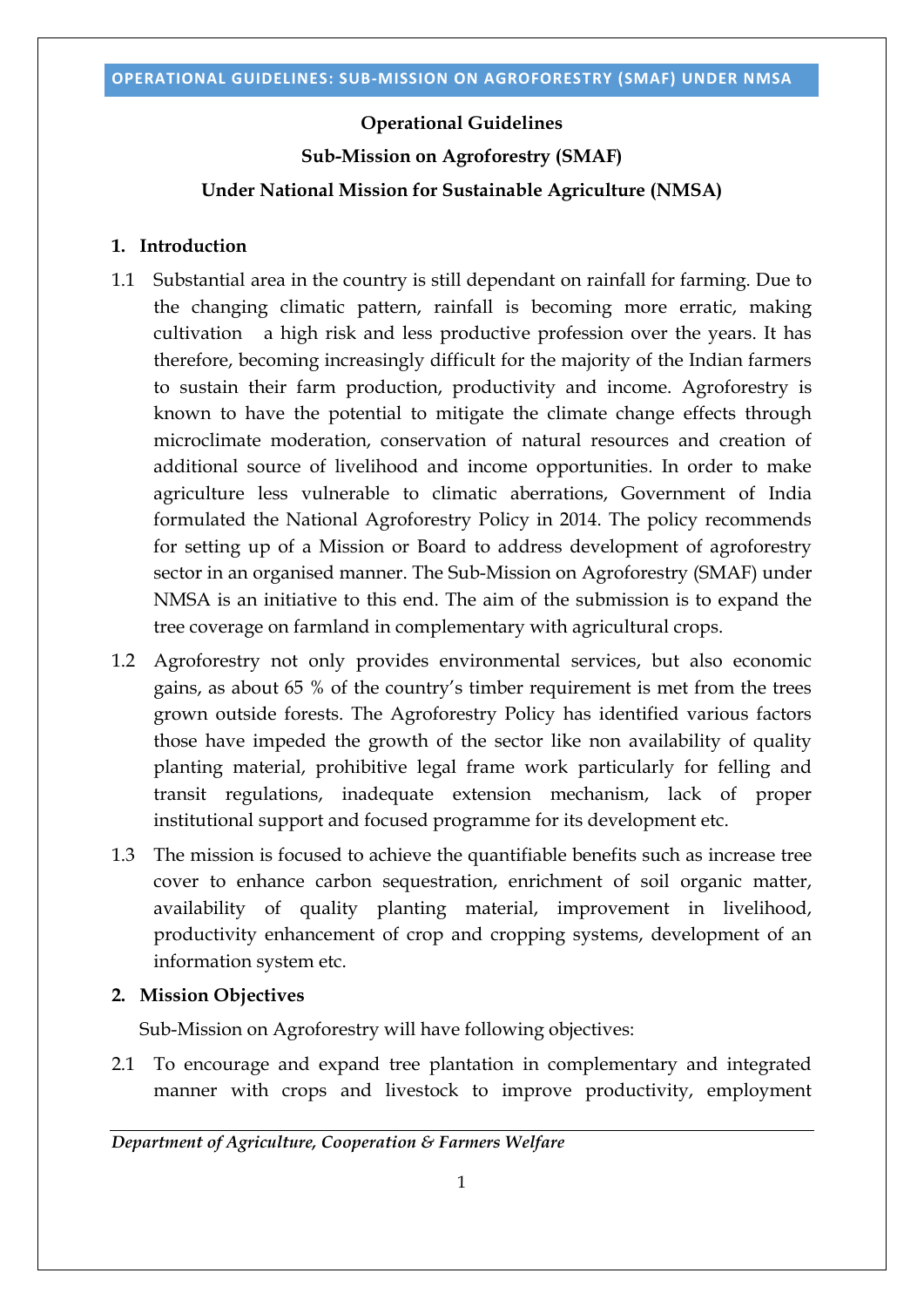opportunities, income generation and livelihoods of rural households, especially the small farmers.

- 2.2 To ensure availability of quality planting material like seeds, seedlings, clones, hybrids, improved varieties, etc.
- 2.3 To popularise various Agroforestry practices/models suitable to different agro ecological regions and land use conditions.
- 2.4 To create database, information and knowledge support in the area of agroforestry.
- 2.5 To provide extension and capacity building support to agroforestry sector.

# **3. Mission Strategy**

To achieve these objectives for stimulating the growth of agroforestry in India, SMAF will have following multi-pronged strategy:

- 3.1 Expanding the coverage under tree plantation in arable land suitable to local agro climatic and land use conditions to provide livelihood, environmental and bio diversity protection by eencouraging farmers to grow trees in their farmland along with crops/cropping systems and/or livestock as an integral component of farming system.
- 3.2 Promoting setting up of new small nurseries and hi-tech big nurseries for producing quality planting materials like seeds, seedlings, clones, improved varieties to meet the requirement of quality planting material /seeds for the farmers.
- 3.3 Promoting various Agroforestry practices/models suitable to different agro ecological regions and land use conditions that will support adaptation and mitigation efforts in climate change. Promoting sustainable Agrisilvicultural systems, Silvipastoral systems, Agrisilvopastoral system, other systems of agroforestry *viz.* Apiculture with Trees, Aqua forestry etc**.**
- 3.4 Promoting Peripheral and Boundary Plantation on farms will serve as fencing of farm, demarcation of farm boundary, stabilizing farm bonds, protecting from soil erosion, improving soil moisture, enrichment of soil organic matter without affecting coverage under crops.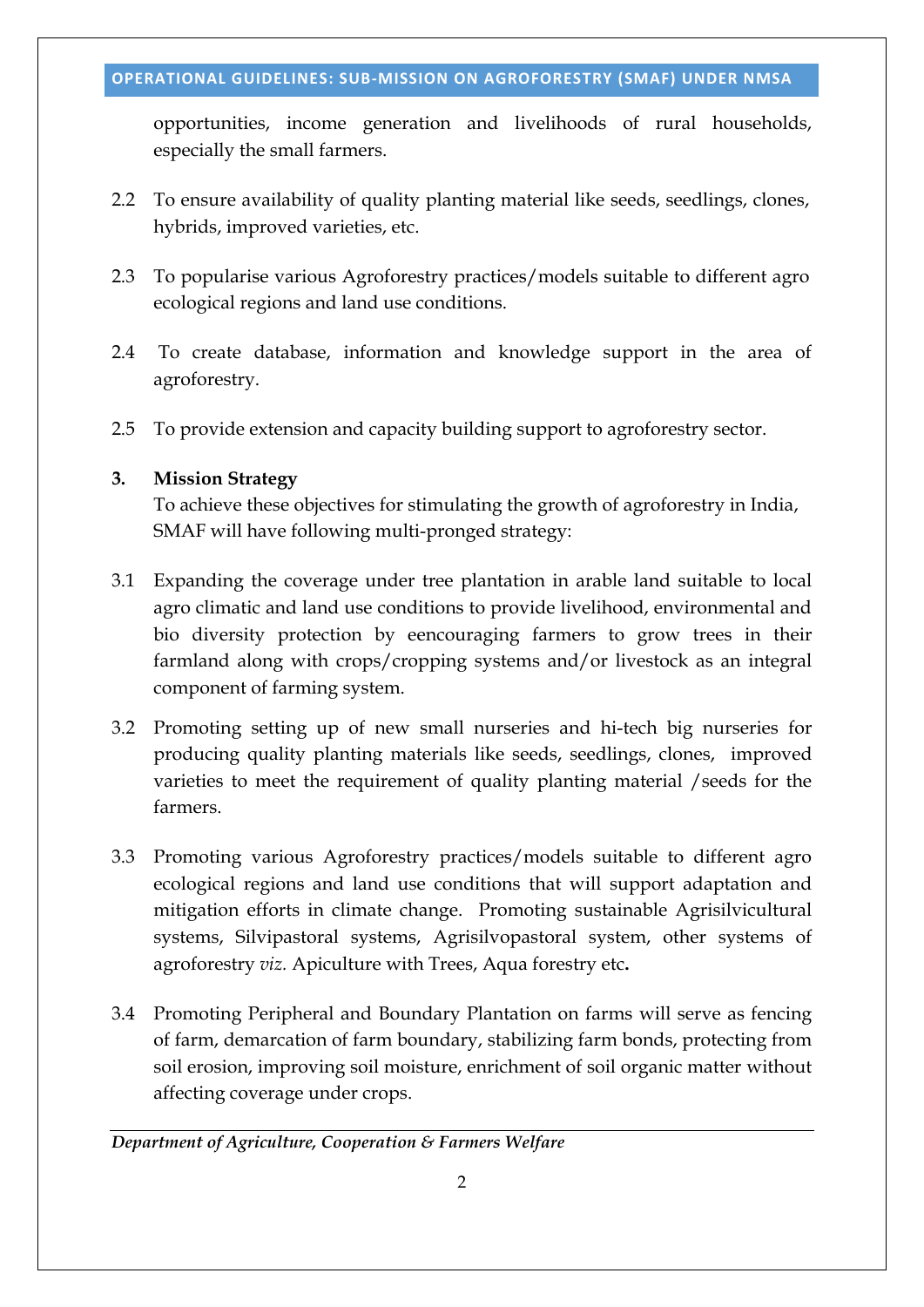- 3.5 Low Density Plantation on Farm Lands including intermediate/strip plantation, High Density Block Plantation will also be supported in complementarily with crops/cropping system as agroforestry system.
- 3.6 Creating database on area under agorforestry, status of soil organic carbon, information and knowledge support etc. with use of ICT.
- 3.7 Capacity building / training for Development officials/workers, scientists and farmers under National & International exchange programmes; extension activities including Demonstration of suitable Agrisilvicultural, Silvipastoral, agrisilvopastoral system etc., Seminars/workshops / conferences/fairs & exhibitions and exposure visits at National and International level.
- 3.8 Implementation of the scheme only in the states having liberalized transit regulations for transport of timber and will be extended to other states as and when such relaxations are notified by them. Liberal transit rules will be a precondition for availing the benefit of the programmme.
- 3.9 The state Govt has to decide the Department / Agency for implementation of the progamme. Institutional mechanism as envisaged in the NMSA Guidelines would be adopted for the sub-mission being a submission of NMSA with the change that the implementing department / agency will be designated as Member Secretary.
- 3.10 Endemic and other species including trees of medicinal value suitable to the agroclimatic conditions will be promoted under the programme. Any species which are exotic, not suitable to the agro-ecology and not part of approved afforestation programme will not be supported.
- 3.11 Soil Health Cards will be made a pre-requisite for farmers getting the benefit under the programme to indicate the soil carbon status and facilitating assessment of Soil Carbon improvement from time to time.
- 3.12 The choice of stock type (bare-root or container or poly bags) used may depend on species, local availability, planting method preferred or cost. It is important that the seedlings for plantation should be of the highest quality possible. The shoot and root systems of the stock must be large enough and in balance so that the seedlings have a good probability of establishing and competing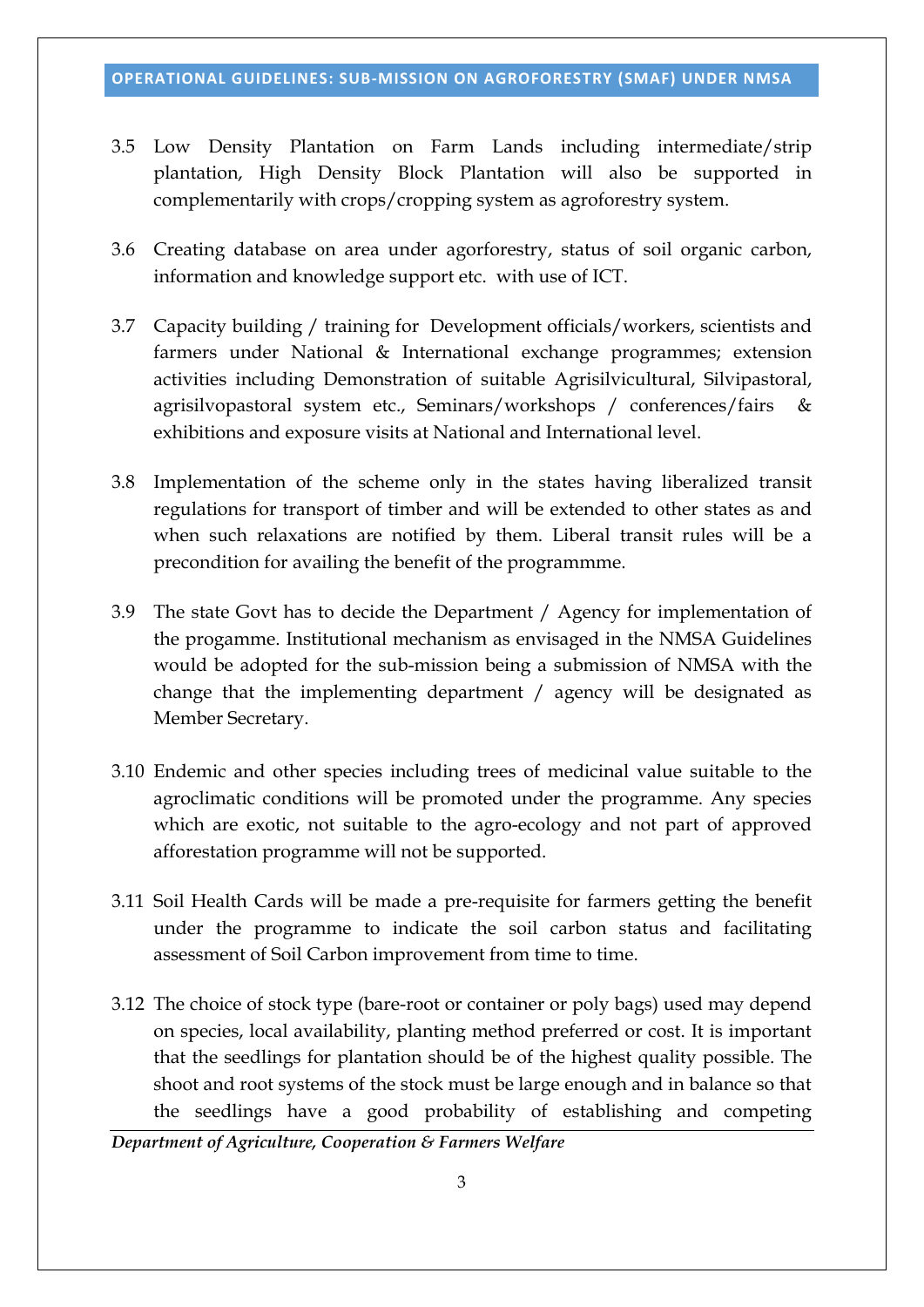successfully in the field. A good fibrous/tape root system is desirable for most species. Seedlings should be free from diseases, and appear healthy. In particular, checking the quality of the roots system will be emphasised. It is important to be satisfied that the plants conform to Forest/Horticulture Department's regulations or, any other National/State regulations on quality. An indicative list of quantitative standards of seedlings issued by the Forest Department, Madhya Pradesh is at **Annexure-VIII.** Other states may issue such notifications suitable to the local conditions.

3.13 Physical verification of the plantation will be done by the competent authority of State Government and a verification certificate as per **Annexure-IX** needs to be obtained by each beneficiary

## **4. Mission Interventions**

The Sub-Mission has following broad interventions:

- 4.1 **Nursery Development for quality planting material (NDQPM)** : Assistance shall be given for nurseries (small, big  $\&$  hi-tech nurseries) for producing quality planting material to meet the requirement of planting material. Eligible components and pattern of assistance for NDQPM is given at **Annexure-I**
- 4.2 **Peripheral and Boundary Plantation(PBP)** : To make potential use of the area occupied by these bunds around the periphery of the farmers fields, tree species can be grown as peripheral/boundary plantations to add more income to the farmers' basket. This will not only make effective use of the precious land for livelihood support but also for generating additional income opportunities to the farmers. It will also help in stabilising the bunds and reducing soil erosion. Eligible components and pattern of assistance for PBP is given at **Annexure-II.**
- 4.3 **Low Density Plantation on Farm Lands(LDPFL)** : Low Density Block Plantation(HDBP) ranging from more than 100 plants/ha to more than 500 plants/ha without sacrificing the yield of the existing crops/cropping systems, shall be incentivized at the proportionate rates as applicable to per plant expenditure. Eligible components and pattern of assistance for LDPFL is given at **Annexure-III**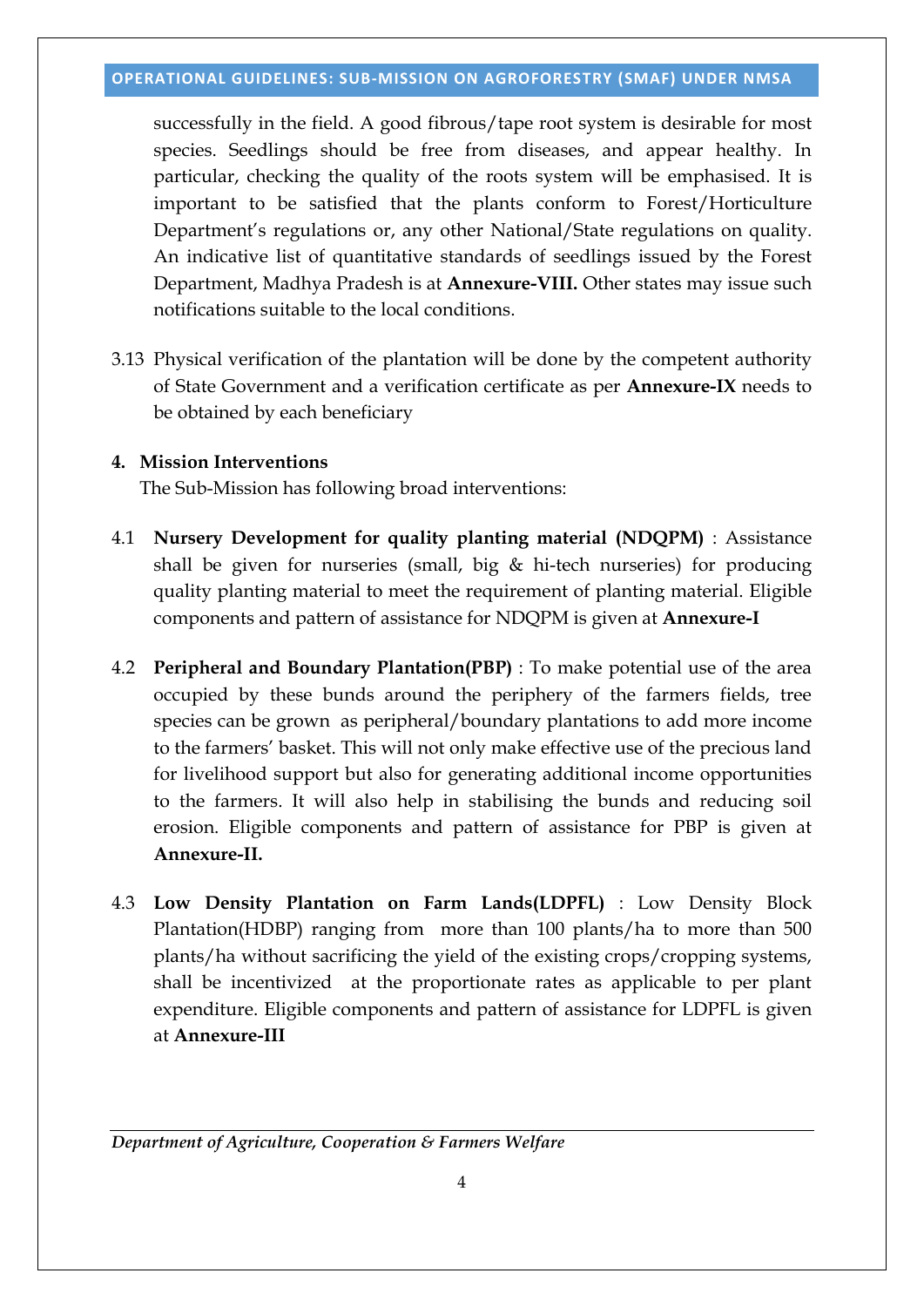- 4.4 **High Density Block Plantation (HDBP):** High density Block Plantations on farm lands( HDBP) will be supported as a complementary source of income to the farmers. Differential planting densities ranging from more than 500 plants/ha to 1500 plants/ha as intermediate blocks / strip plantations /wind breaks would be supported. Farmers can take up block plantation in waste and degraded land not suitable for growing crops to make productive use of these land in creating livelihood and income opportunities for them. In addition, the tress will help in enriching the soil and making it fertile & more productive thereby bringing land under crops in times to come. Eligible components and pattern of assistance for HDBP is given at **Annexure-IV**
- 4.5 **Capacity Building & Trainings:** Capacity Building and Training will be one of the important interventions of the sub-mission. Activities like training of farmers/field workers with a view to ensure growing quality planting material, skill development, awareness campaign, Publications, Information sharing, exposure visits at national and international levels, seminars/Workshops at national/international levels etc. would be supported under this. States can utilise upto 5% of the allocated funds for capacity building and training activities.
- 4.6 **Demonstration of Agroforestry Models**: Specific projects for demonstration to bridge the yield gap and for extension purposes on area specific innovative agroforestry models by SAUs / ICAR Institutes/ CAUs/CSIR/ICFRE institutes / State Government/ other National & International level agencies/ organizations will be supported particularly in the field of climate resilient agroforestry system & studies on carbon foot print, carbon sequestration, nitrogen fixation etc., with the approval of Project Sanctioning Committee on case to case basis.

# **5. Convergence with other schemes**

5.1 Since trees as part of farming system are to be converged with Crops & Cropping system, therefore, to make SMAF a system approach; crop/cropping system/livestock development programmes like NFSM, RKVY, NMOOP, NMSA and various other state funded agriculture programmes related to crop demonstration etc., to be converged. Oilpalm and TBOs are being promoted under NMOOP. Intercropping these oilseed crops with other trees & crops will make it more sustainable. Specific activities like nursery development for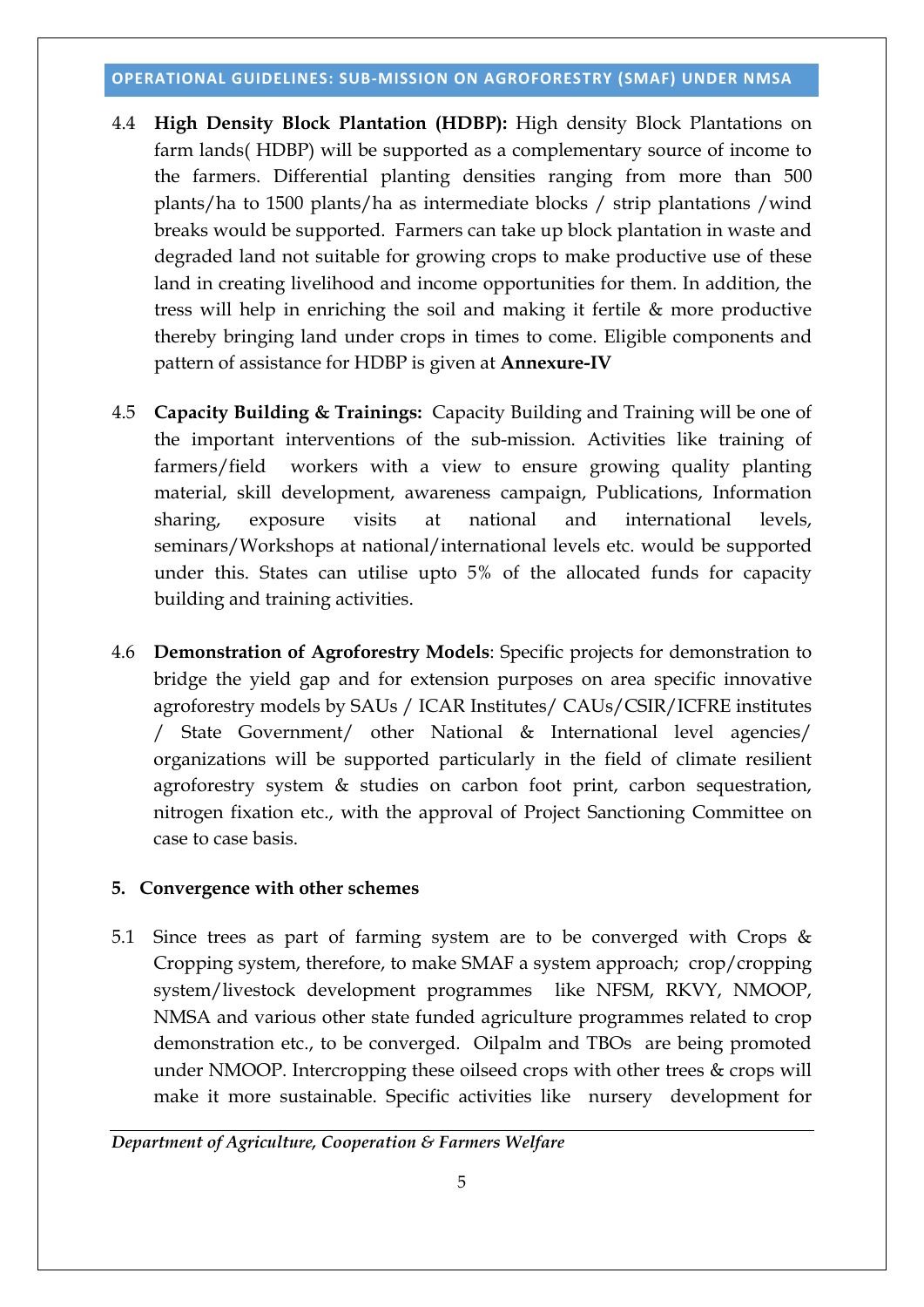quality seeds/planting material, land & water management, reclamation of waste land/problem soils, precision irrigation, value addition and processing, conservation agriculture etc. shall be converged with the ongoing programmes like MIDH, RKVY, MGNREGA, PMKSY, NMSA through a process of resource mapping during planning process.

- 5.2 Plantation measures of MoEF&CC, MoRD, Min of Commerce & Industries, Ayush, DONER etc. to be mapped in the cluster development plan of SMAF
- 5.3 Research findings of various institutes of ICAR/SAUs/ National / International Institutes in order to avoid any overlap on promising varieties, good practices, farming system models, identified suitable plant species for particular agro-climatic conditions, new technologies in nursery development etc. will be used for effective implementation of the programme.
- 5.4 Neeranchal project is being implemented in selected districts of nine states viz., Andhra Pradesh (Chittoor, Ananthapuram), Chhattisgarh ( Jashpur, Kanker), Gujarat( Kachh, Surendranagar), Jharkhand (Dhanbad, Ranchi), Madhya Pradesh(Jabalpur, Dewas), Maharashtra (Amravati, Ahmednagar), . Odisha( Mayurbhanj, Kandhamal), Rajasthan ( Jodhpur, Udaipur) and Telangana (Nalgonda, Mahabubnagar). Convergence of the project interventions will be ensured while implementing the sub-mission in these districts. Hydro-geologic tools and decision support system of Neeranchal project will be used in the planning process.
- 5.5 District level committee to map the activities of other programmes during preparation of action plan.
- 5.6 Wherever possible, plantation of medicinal plants (subject to exemption under Felling and Transit rules of the state) out of list of species provided by AYUSH Department as given at **Annexure-VII** will also be promoted for plantation.

# 6. **Mission Structure**

6.1 To promote agroforestry, a dedicated National Agroforestry Policy was approved by Government in 2014. To take forward the policy recommendations, an Inter Ministerial Committee (IMC) has already been constituted under the Chairmanship of Secretary (AC&FW). Since establishment of a mission / board for agroforestry was one of the major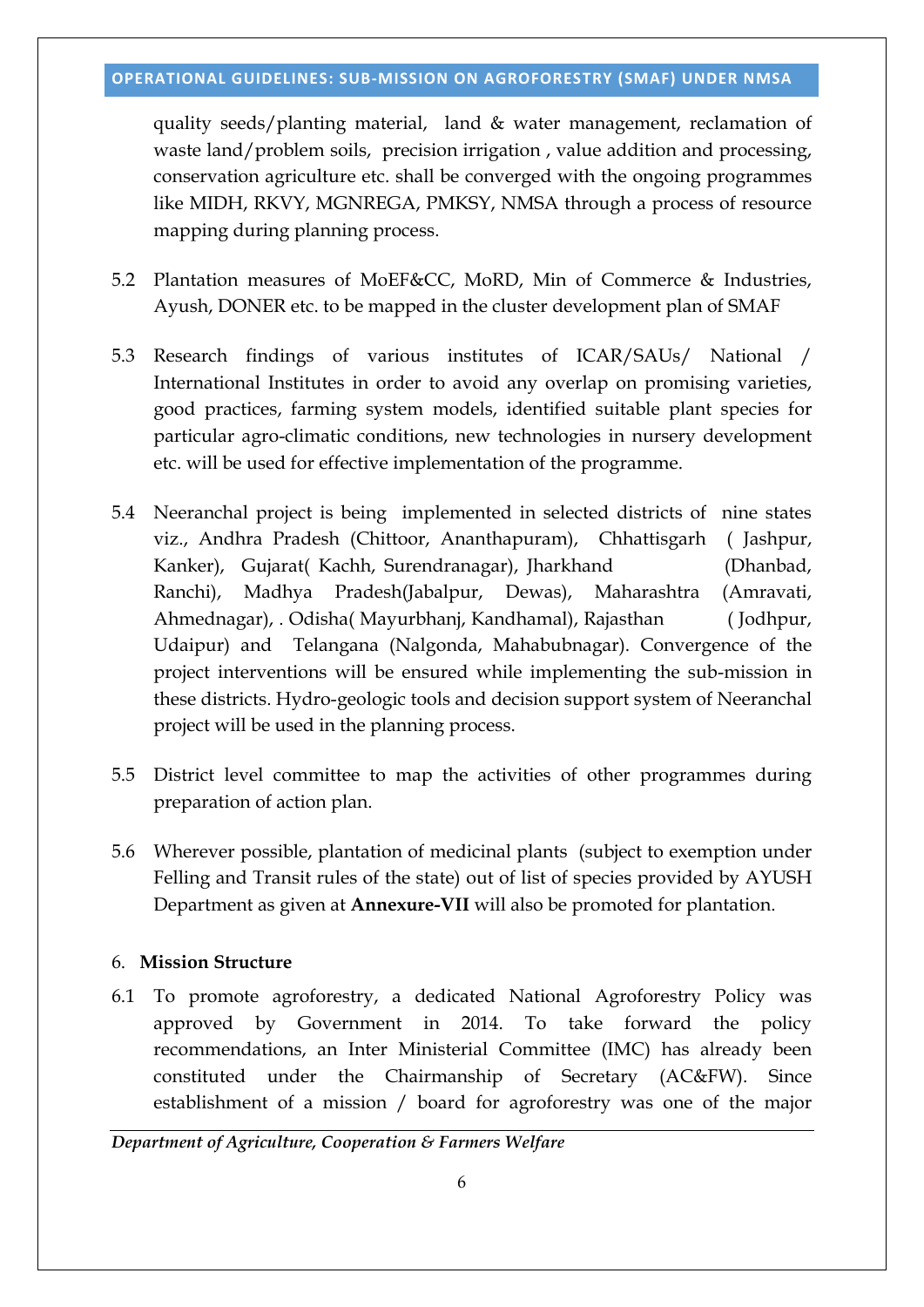recommendations of the policy, the idea of sub-mission on agroforestry was conceived under the ambit of NMSA. Inter-ministerial committee constituted for taking forward the policy recommendation will also oversee the implementation of SMAF. However, the institutional system already established for NMSA to be made use for implementation of SMAF. Any restructuring or inclusion of additional members to the existing committees of NMSA at State/District level, if required to accommodate the change in implementing agency, may be made by the State Government.

6.2 State Forest Department, if they are not implementing department, will be actively associated in planning & implementation of the programme. Additional area taken up under plantation would be periodically intimated to State Forest Department to appropriately accommodate in their Wood Development Plan for issue of licenses to processing industries.

## 7. **Mission Implementation Plan**

- 7.1 States will prepare Action Plan for development on cluster basis indicating the year wise activities and corresponding fund requirement spread across four years. Every year the project proposals for plantation measures in selected clusters, nursery development and other activities need to be developed involving district and state level committees as envisaged in NMSA Guidelines and submitted to the Government of India for approval of Project Sanctioning Committee. Since the project proposals of each year will have residual activities for the remaining three years, the annual action plan for a specific year need to be planned in such a manner that the year wise phased activities of the approved projects are properly provisioned during assessment of fund requirement.
- 7.2 Soil Health Cards is to be made a pre-requisite for farmers in getting the benefit of the programme. The plantation measures would be planned based on the soil health parameters and also this will help in monitoring soil carbon improvement from time to time.
- 7.3 In order to motivate the farmers to take up tree plantation on farm land, relaxation of existing policy and regulatory frame work need to be finalized by the states concerned. At the first instance the programme will only be implemented in the states those have liberalized the transit regulations for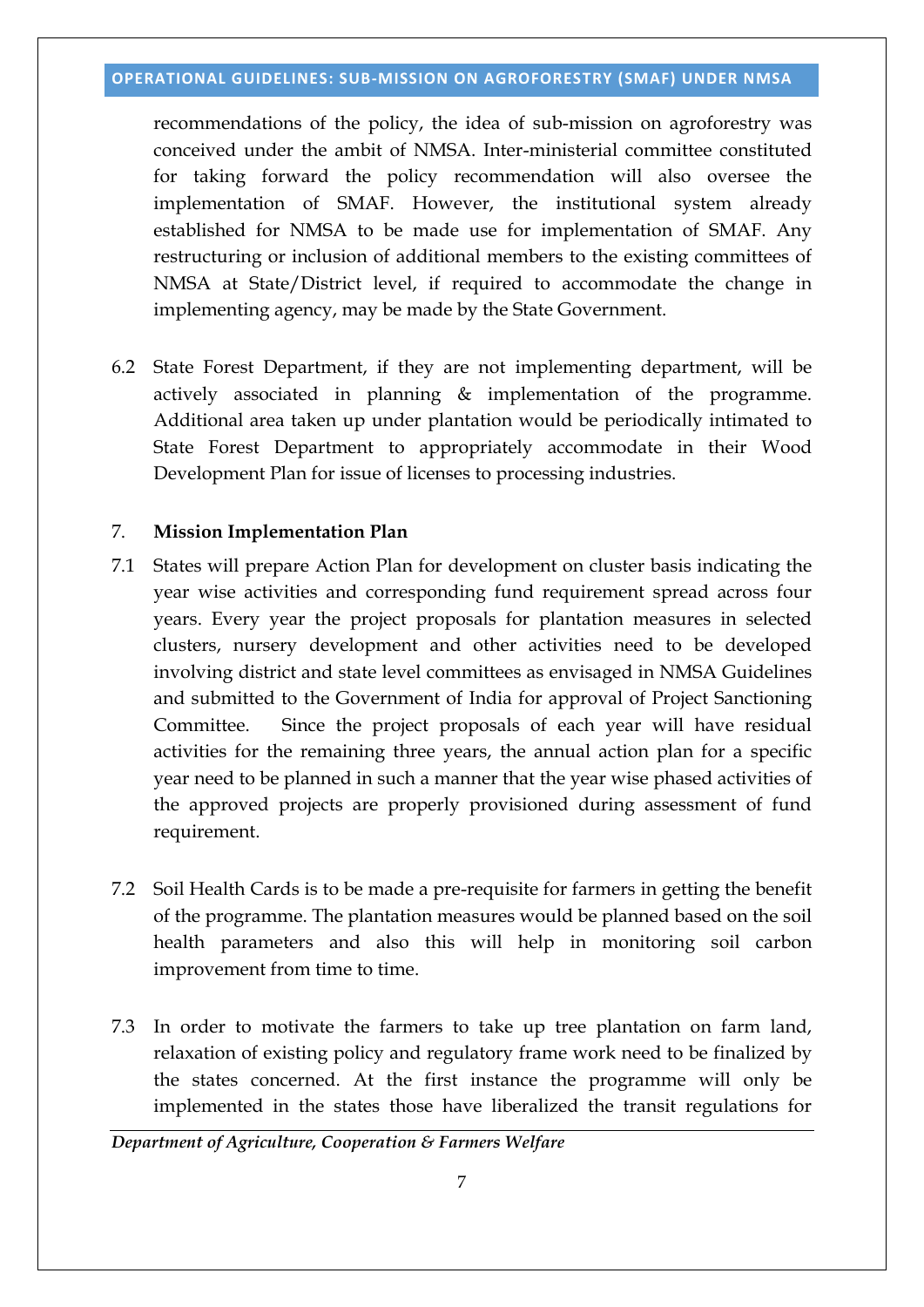transport of timber. Liberal transit rules will be a precondition for availing the benefit of the programmme. As and when such relaxations are notified by other states they will also become eligible to get funding support from the programme. The list of states having notified the transit relaxation for selected species and eligible for implementing the programme would be indicated on the NMSA website. New inclusion in the state list as and when notified by specific state, would be updated in the eligible state list.

- 7.4 States are given the flexibility to implement the programme at field level by using the services of existing extension system. However, states may engage additional human resources like consultants, extension personnel and other supporting staff for specific tasks purely on contractual basis as per Guidelines of NMSA. The expenditure for hiring of consultants etc. will be met from the administrative provisions of the scheme.
- 7.5 Any procurement / purchases / auctions etc will strictly be through eprocurement process following General Financial Rules. Wherever feasible, during transfer of assistance particularly for farmer centric activities, Direct Benefit Transfer (DBT) may be adopted. Farmers benefitted under the programme may be linked with the AADHAR based information system.
- 7.6 Villages covered under Sansad Adarsh Gram Yojana and reward villages that have become free from open defecation may be given additional weightage in selection of clusters.

## **8. Project Activities**

The Sub-Mission will have the following five broad components:

- (i) Nursery Development for quality planting material(NDQPM)
- (ii) Peripheral and Boundary Plantation (PBP)
- (iii ) Low Density Plantation on Farm Lands(LDPFL)
- (iv) High Density Block Plantation(HDBP)
- (v) Demonstration of Agroforestry Models
- (vi) Capacity Building & Trainings.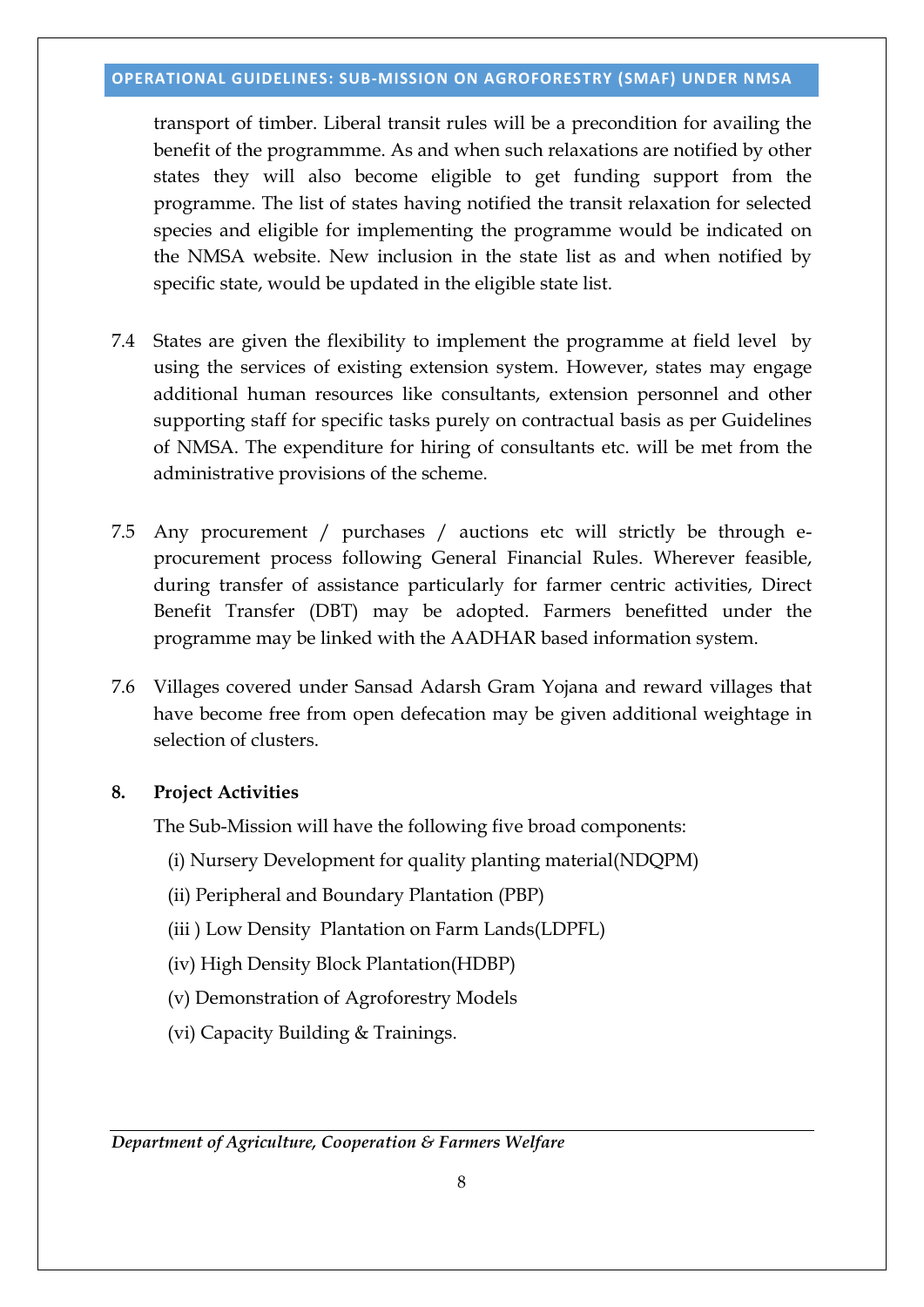Apart from above, Monitoring & Evaluation, Project Management and other miscellaneous administrative expense are admissible under the project subject to a maximum of 4% of the annual allocation.

- **8.1 Nursery Development for quality seeds/planting material (NDQPM)**: The sub-mission will give more emphasis on production of good quality planting material. The details of various types of nursery and their specific requirements are given at **Annexure I(A) & I(B).** The nurseries will also be regulated under existing legislation/act. Nursery development will be an integral part of the project proposal for the sub-mission. State Governments may assign Govt agencies, public sector enterprises, national/international agencies, private agencies etc. for development of nurseries. Endemic and other species including trees of medicinal value suitable to the agroclimatic conditions may only be promoted under the programme. Any species which are exotic and not suitable to local agroecology will not be supported for production under the programme.
- **8.2 Peripheral boundary plantation** (PBP): Peripheral boundary plantation (PBP) with provision for maintenance for a period of four years including gap filling will be supported. The coverage of plantation would be assessed in terms of running meter with number of plants. Incentives/assistance will be given @ 50% of the total cost per plantation and the cost will be segregated for a period of four years in a proportion of 40:20:20:20. The indicative cost of plantation per plant is given at **Annexure-II.**
- **8.3 Low Density Plantations on Farmlands (LDPFL)**: Low Density Plantations on Farm Land (LDPFL) with Intermediate/Strip/Isolated Plantation will be one of the interventions to attract mostly the small and marginal farmers. For sustaining the plantation activities, the assistance will be provided in a phased manner spread across four years in the proportion of 40:20:20:20. The indicative cost of plantation for different planting intensity is given at **Annexure-III.**
- **8.4 High Density Block Plantations (HDBP)**: Block plantations of agroforestry species starting from 1 ha block to higher areas with varying number of plants per block under different spacing shall be supported under the programme. For sustaining the plantation activities, the assistance will be provided in a phased

*Department of Agriculture, Cooperation & Farmers Welfare*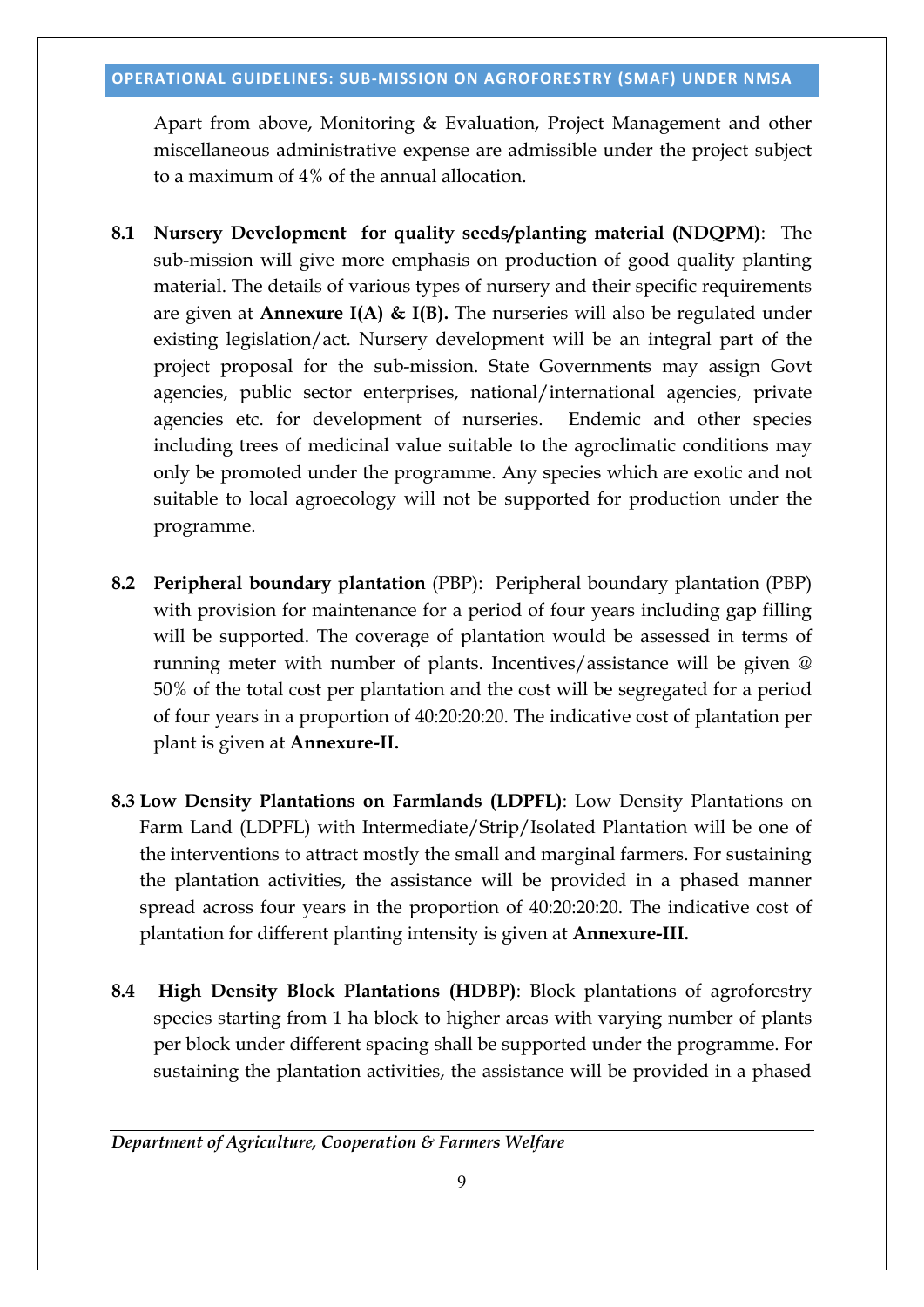manner spread across four years in the proportion of 40:20:20:20. The indicative cost of plantation for different planting intensity is given at **Annexure-IV**

- **8.5 Demonstration of Agroforestry Models**: Specific projects for demonstration and extension purposes on area specific innovative agroforestry models by SAUs / ICAR Institutes/ CAUs/CSIR/ICFRE institutes / State Government/ other National & International level agencies/ organizations will be supported particularly in the field of climate resilient agroforestry system & studies on carbon foot print, carbon sequestration, nitrogen fixation etc., with the approval of Project Sanctioning Committee on case to case basis.
- **8.6 Capacity Building and Extension:** Capacity Building and Training will be one of the important interventions of the sub-mission. Activities like training of farmers/field workers, skill development, awareness campaign, publications, documentation, exposure visits, seminars/workshops, conferences etc. would be supported. States can utilise upto 5% of the allocated funds for capacity building and training activities.

## **9. Monitoring & Evaluation:**

- 9.1 Monitoring & Evaluation will be the vital and integral part of the sub-mission to assess the implementation and progress of the programme in accordance with the set norms and guidelines. Apart from coverage of area under plantation, the performance of the scheme will be monitored based on a few quantifiable success indicators viz., Number of plants in area/ periphery, Soil carbon sequestration, soil organic matter, improvement in livelihood, productivity enhancement of crop and cropping systems etc. Mechanism for monitoring information system (MIS) and periodical assessment using GIS technologies would be adopted for ensuring effective implementation of the programme. The digital location of the cluster with the attributes of interventions like plantation area, number of plants, name of beneficiaries, details of nurseries, project cost etc need to be uploaded in the Bhuvan Platform.
- 9.2 States are required to furnish quarterly and annual progress report as per formats given at **Annexure-VI**. Coordination and convergence will be ensured at the field level through comprehensive planning process to avoid duplication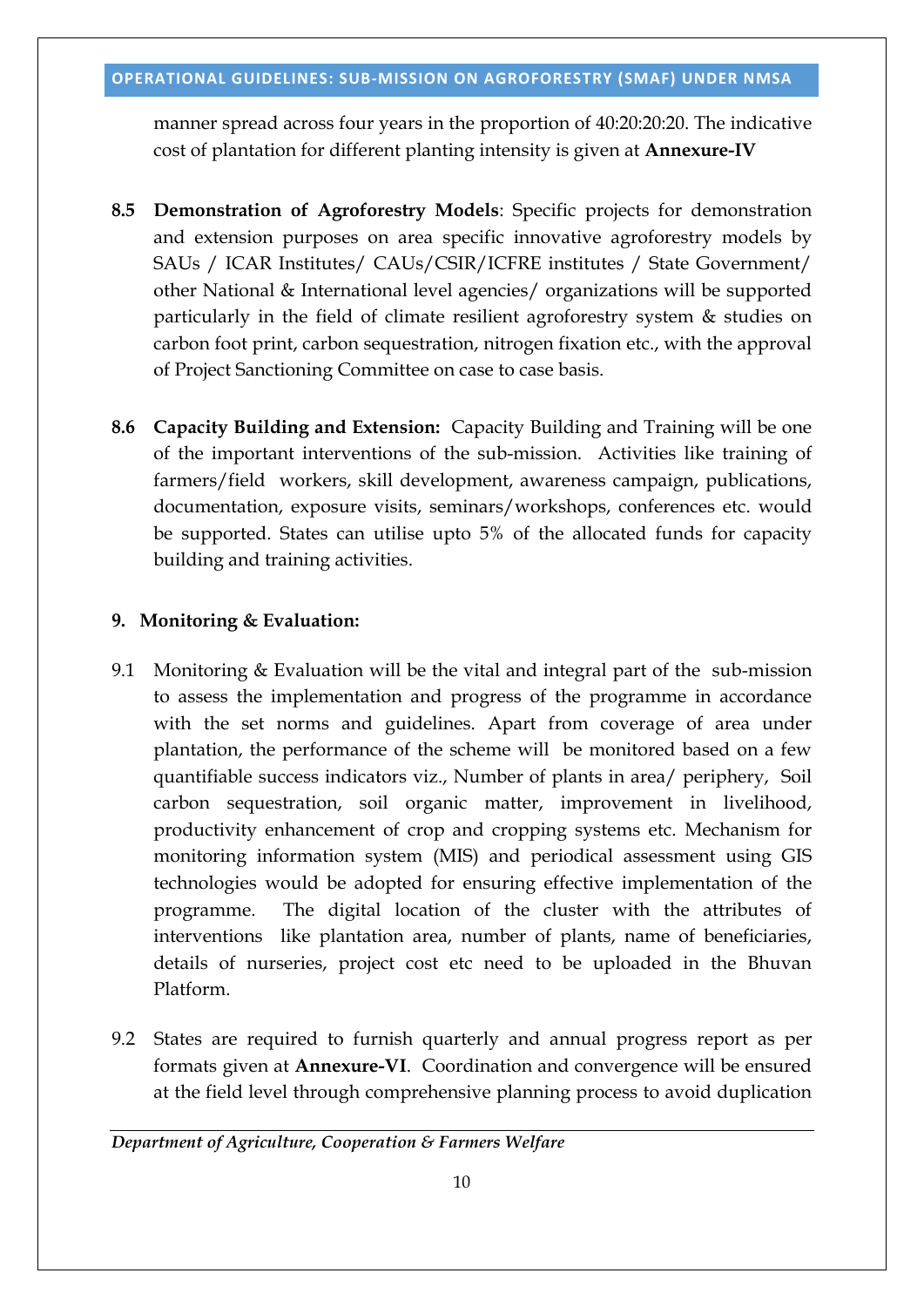of efforts. For reporting, monitoring and impact assessment at state level, Information & communication tools like Personal Computers, printer, GPS devices, internet facility etc. may be met from the project.

- 9.3 Besides, mid-term & end-term evaluation of the scheme in terms of socioeconomic impact, sustainability, environmental benefits like increase in soil organic carbon, carbon sequestration etc. will be carried out engaging independent third party or professional agencies like ICAR/ ICFRE institutes/ SAUs / Central & State Government organizations / National / International Institutions, adhering due administrative & financial procedures.
- 9.4 A three tier Monitoring System already in place for NMSA will oversee the implementation of SMAF as well. However, in the districts where the NMSA institutional setup is not available, states may establish the same in the line of NMSA. States will submit the detailed Quarterly/ Annual Progress Reports as prescribed format and also update the information in MIS. The monthly/ quarterly progress report needs to be updated within fifteen days of end of each month/ quarter. Similarly, detailed Annual Progress Report (APR) of a particular year shall also be submitted by 30th May of the next financial year and the database in the MIS for the preceding year will be freezed after three months from the end of financial year.
- 9.5 Besides above, periodical desk reviews and field visits would be taken up by both Government of India and State Government Officials to supervise effective implementation of the programme.
- 9.6 Once the expenditure is made against the funds released, Utilisation Certificate as per GoI rules and formats (GFR 19 A) be provided indicating separate utilization against central and state share.

## **10. Coverage**

Liberal transit rules will be a precondition for availing the benefit of the programmme. The states /UTs those have liberalized the transit regulations for transport of timber can instantly implement the programme and other states can access the benefit of the programme as and when such relaxations are notified by them.

*Department of Agriculture, Cooperation & Farmers Welfare*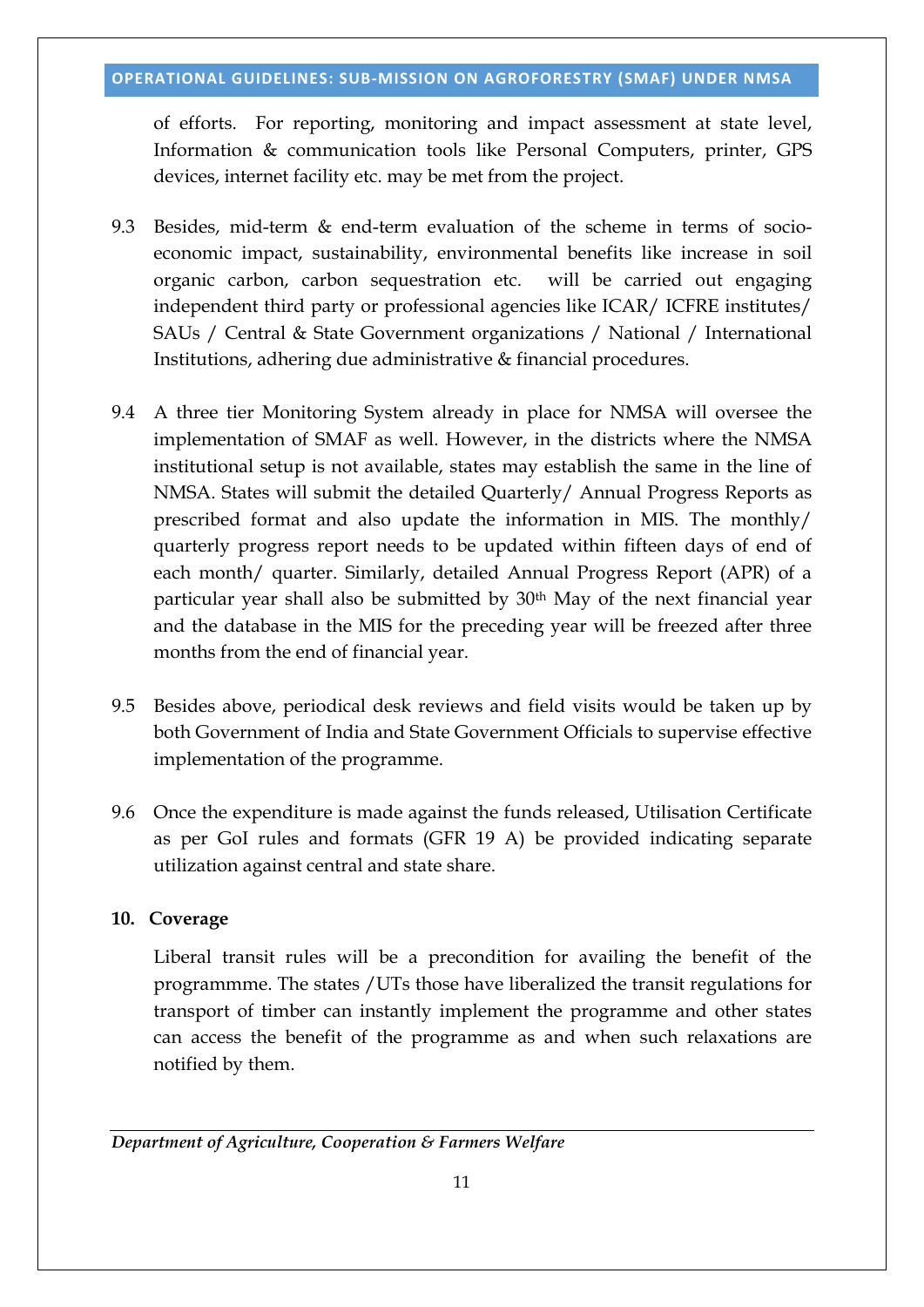### **11. Funding Pattern & Pattern of Assistance**

- 11.1 The Sub-Mission on Agroforestry will be operational under the umbrella of NMSA and funding pattern 60:40 as GoI: State Govts basis for all states excepting for 8 states of NE Region, the hilly states of Himachal Pradesh, Uttarakhand and Jammu & Kashmir where it would be 90:10 fund sharing. For UTs, the assistance will be 100% from GoI.
- 11.2 Farmers would be supported financial assistance to the extent of 50% of the actual cost of the interventions (limited to 50% of the estimated cost as indicated in the Annexure I to IV) for the respective interventions. Farmers groups/ Cooperatives/Farmer Producers Organization (FPO) can also avail the benefit of the programme but the assistance can be accessed as per norms and provisions applicable to the individual farmers.

# **12. Fund flow mechanism**

Department of Agriculture, Cooperation & Farmers Welfare, Government of India will communicate tentative annual outlay to each State/implementing agency, who in turn will prepare respective component-wise allocation for the annual action plan.

- 12.1 Consequent to approval of Annual Action Plan by the Project Sanctioning Committee, funds will be released to State Nodal Department or designated implementing agency as notified by the State.
- 12.2 State Level Implementing Agency would ensure implementation in a time bound manner in accordance with their approved Annual Action Plan. Funds will be released in instalments based on physical & financial progress report, submission of utilization certificates and other necessary documents as per provisions of General Financial Rules, specific emergent need etc.
- 12.3 For programme implementation, monitoring and other contingent and administrative expenses, provision limited to 2% of the annual outlay may be kept at national level.
- 12.4 At least 50% of the allocation is to be utilized for small, marginal farmers of which atleast 30% are women beneficiaries/ farmers. Further 16% & 8% of the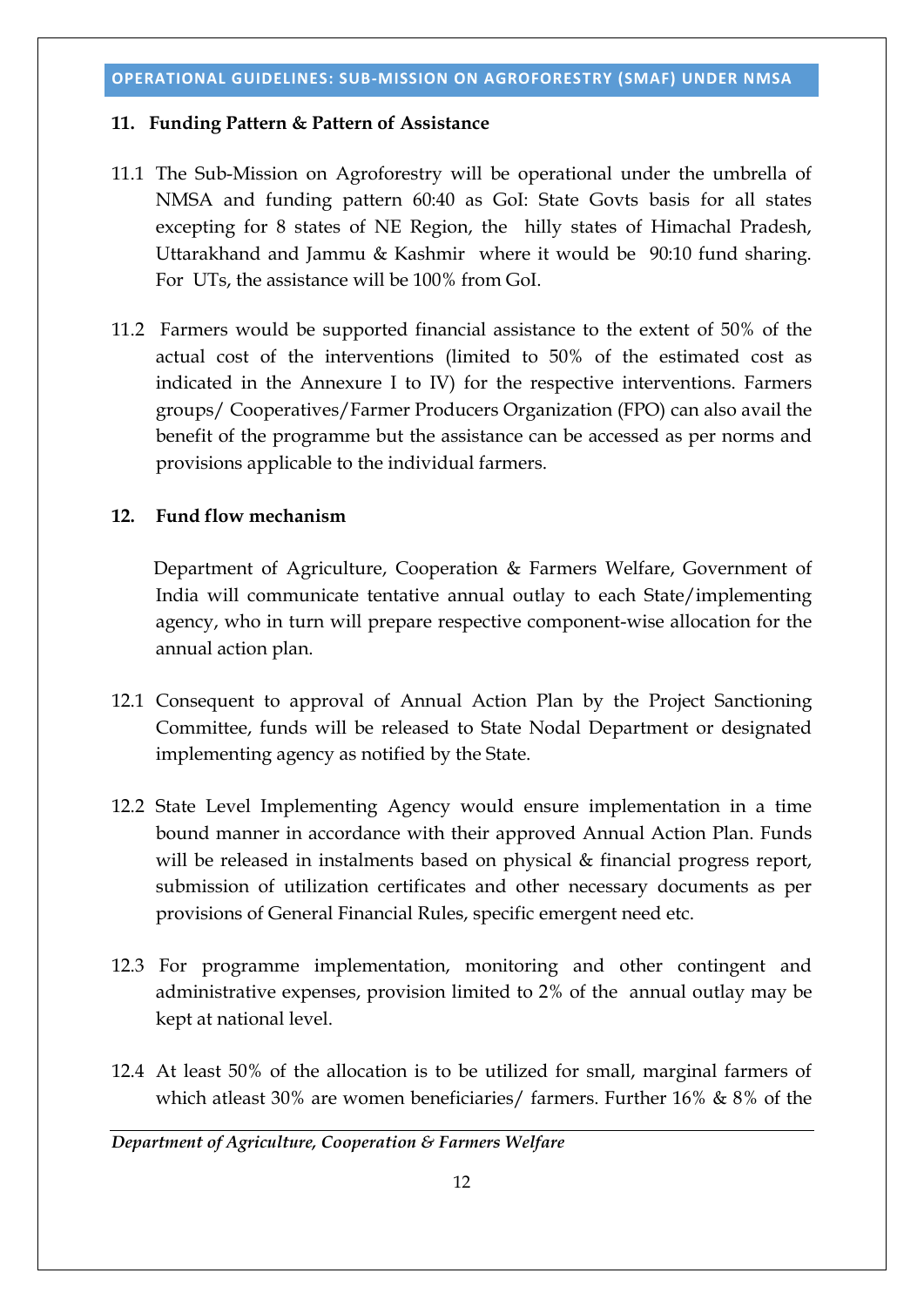total allocation or in proportion of SC/ST population in the district will be utilized for Special Component Plan (SCP) and Tribal Sub Plan (TSP) respectively.

- 12.5 Panchyati Raj Institutions as well as Farmers' participatory Approach will be involved actively while selecting the beneficiaries as well as location specific activities of specific nature, if felt necessary.
- 12.6 The names of beneficiaries and assistance given to them will be displayed in the notice boards of the Panchayat/Block office to maintain transparency. Such information will be also put on the departmental website in public domain. The selection and transfer of benefit should be time bound and should be finalized in consultation with the Panchayati Raj Institution, elected representatives like Members of Parliament, Legislative Assembly, Councils etc..

### **13. Expected Outcome**

The implementation of the sub-mission will result in the following quantifiable benefits:

- 13.1 Agroforestry will provide additional income/savings opportunities for farmers and will also serve as a cushion to crop damage.
- 13.2 Increase in tree cover through Agroforestry will lead to higher carbon sequestration and compliment the National initiatives on climate change adaptation and mitigation efforts.
- 13.3 Trees grown in farm land will help in enriching soil organic matter and will enhance nutrient uptake of the crops measurable under different time interval (mid & end of the programme). This can be periodically assessed from the soil health status depicted on the soil health card to be issued to the farmers from time to time.
- 13.4 Contribute in availability of agroforestry produce to meet the increasing demand of raw materials for wood based industries which will result in saving of foreign exchange being used for impost of wood and wood based products.
- 13.5 Development of information system and database on agroforestry.
- 13.6 Income & livelihood generation of the farmers.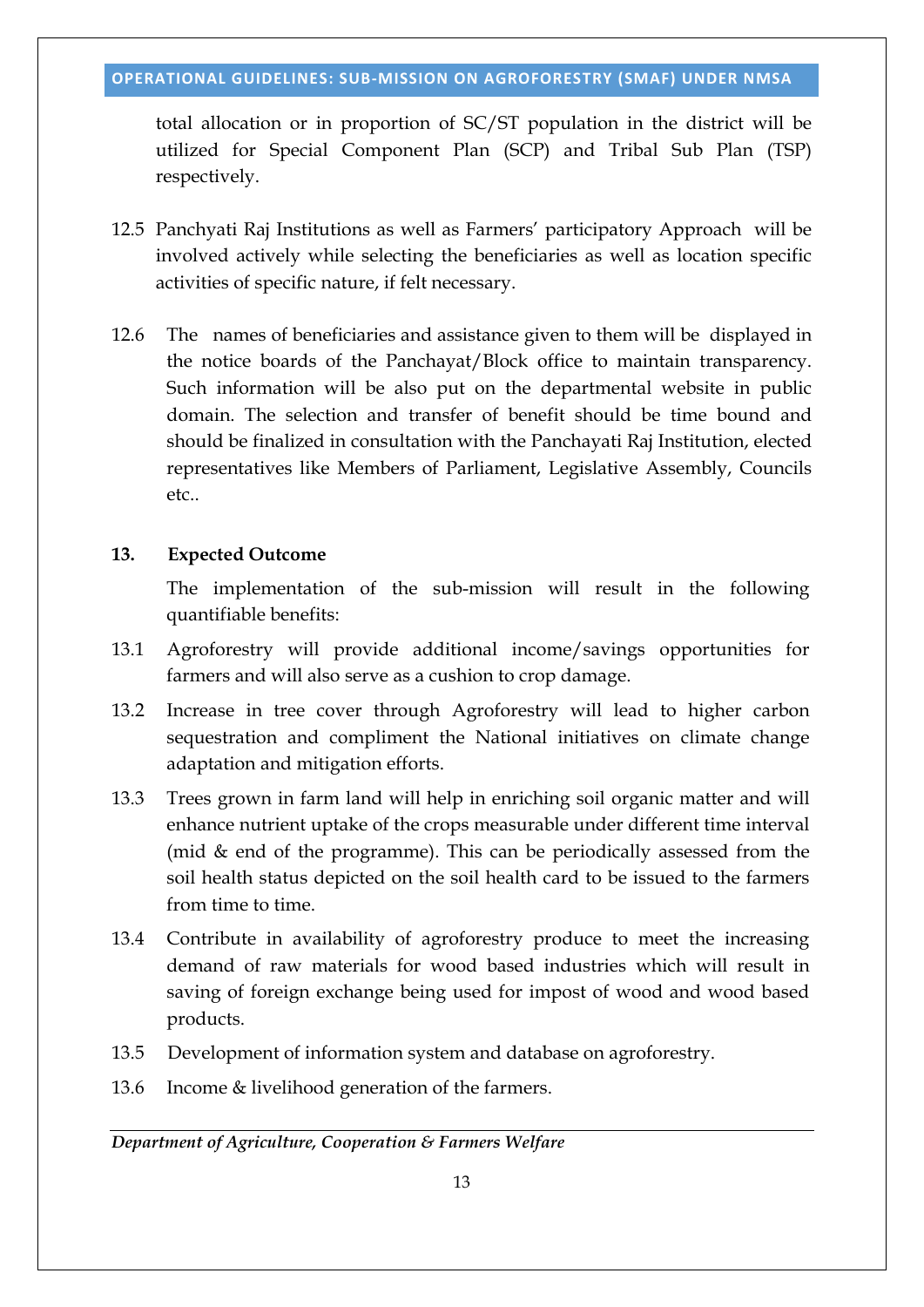# **Annexure-I (A)**

# **Cost Norms and for Nursery Development for Production of Quality Planting Material (NDQPM)**

| Sl. No | <b>Nursery</b><br>area(ha)           | Indicative field of expenditure                                                                                                                                                                                         | indicative Unit<br>cost (Lakh Rs) |
|--------|--------------------------------------|-------------------------------------------------------------------------------------------------------------------------------------------------------------------------------------------------------------------------|-----------------------------------|
| 1.     | Small<br>Nursery<br>$(0.5ha)$ **     | Land<br>preparation etc., nursery<br>equipments, seed/mother scion<br>production/root stock production<br>etc., infrastructure and other<br>essential operational costs etc. as per<br>norms as existed in case of MIDH | 10.00                             |
| 2.     | Big<br>Nursery<br>$(1.0 \text{ ha})$ |                                                                                                                                                                                                                         | 16.00                             |
| 3.     | Hi-tech**<br>Nursery                 |                                                                                                                                                                                                                         | 40.00                             |

\*\* Cost norms as already approved under National Bamboo Mission (NBM)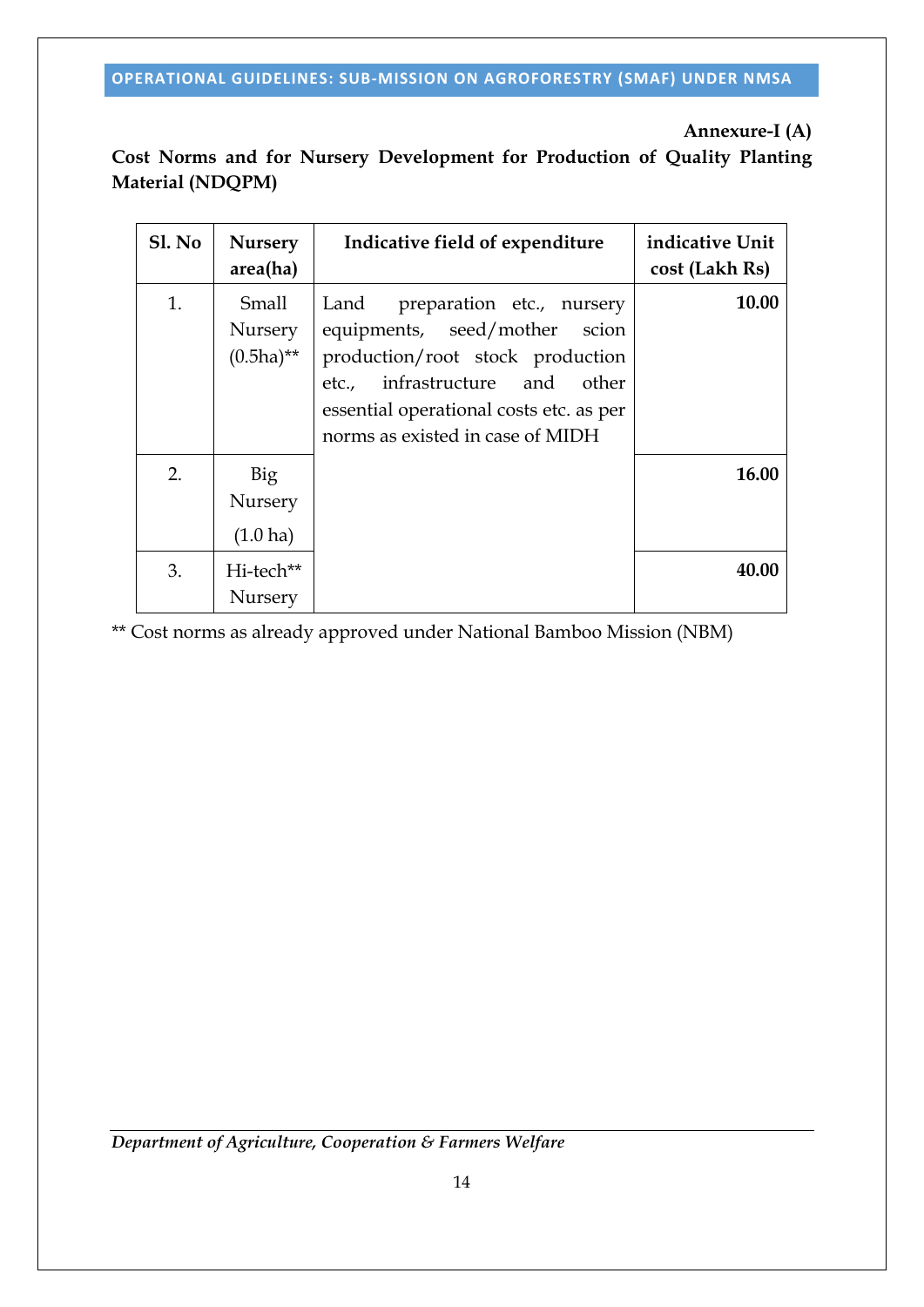# **Annexure-I(B)**

| S.No. | <b>Type</b><br>of<br><b>Nursery</b>    | <b>Basic Requirement</b>                                                                                                                                                                                                                                                                                                                                                                                                                                                                                                                                               | <b>Infrastructure Requirements</b>                                                                                                                                                                                                                                                                                                                                                                                                           |
|-------|----------------------------------------|------------------------------------------------------------------------------------------------------------------------------------------------------------------------------------------------------------------------------------------------------------------------------------------------------------------------------------------------------------------------------------------------------------------------------------------------------------------------------------------------------------------------------------------------------------------------|----------------------------------------------------------------------------------------------------------------------------------------------------------------------------------------------------------------------------------------------------------------------------------------------------------------------------------------------------------------------------------------------------------------------------------------------|
| 1.    | Small<br>Nursery<br>$(0.5 \text{ ha})$ | <b>Selection of Site</b><br>Nurseries will be established only<br>to produce planting material<br>which are suitable for that<br>agroecology. The nurseries should<br>be well connected to road / rail<br>networks to facilitate transport.<br>Sites exposed to strong winds and<br>with danger of flooding<br>or<br>landslides should be avoided.<br><b>Soil Conditions</b><br>Well drained, light to medium<br>textured fertile soils.                                                                                                                               | Fencing<br>(Irrigation source/<br>$\bullet$<br>Water Source<br>Ponds/Tanks/Well/Tube well)<br><b>Energy Source (electricity or Genset)</b><br>$\bullet$<br>Water lifting devices<br>$\bullet$<br>$\bullet$<br>Water distribution system<br>Farm machineries required for land<br>preparation, bed preparation and<br>other operations<br>Other equipments $&$ tools for raising<br>seedlings<br>Composting Unit<br>$\bullet$<br>Watch & ward |
| 2.    | Big<br>Nursery<br>$(1.0 \text{ ha})$   | <b>Source of Irrigation</b><br>Availability of good quality<br>assured irrigation source is an<br>essential pre-requisite<br>for<br>setting up of a commercial<br>nursery production unit. For<br>increased water use efficiency,<br>Drip irrigation system, rose<br>micro<br>sprinklers<br>cans<br>or<br>should be used.<br><b>Layout of Nursery</b><br>Generally a good nursery must<br>consist of water tank/pond, water<br>pump/pump house, seed and<br>fertilizer store room, implement<br>shed, germination/main bed area;<br>potting/container filling<br>area, | As above.<br>Number of equipments may increase or<br>decrease based on size of nursery                                                                                                                                                                                                                                                                                                                                                       |
| 3.    | Hi-tech<br>Nursery                     | seedling raising area, worker<br>mess/hall,<br>office<br>room,<br>propagation structures, compost                                                                                                                                                                                                                                                                                                                                                                                                                                                                      | Office<br>An office building, best located near                                                                                                                                                                                                                                                                                                                                                                                              |

# **Mandatory Requirement for availing support for Nursery Development**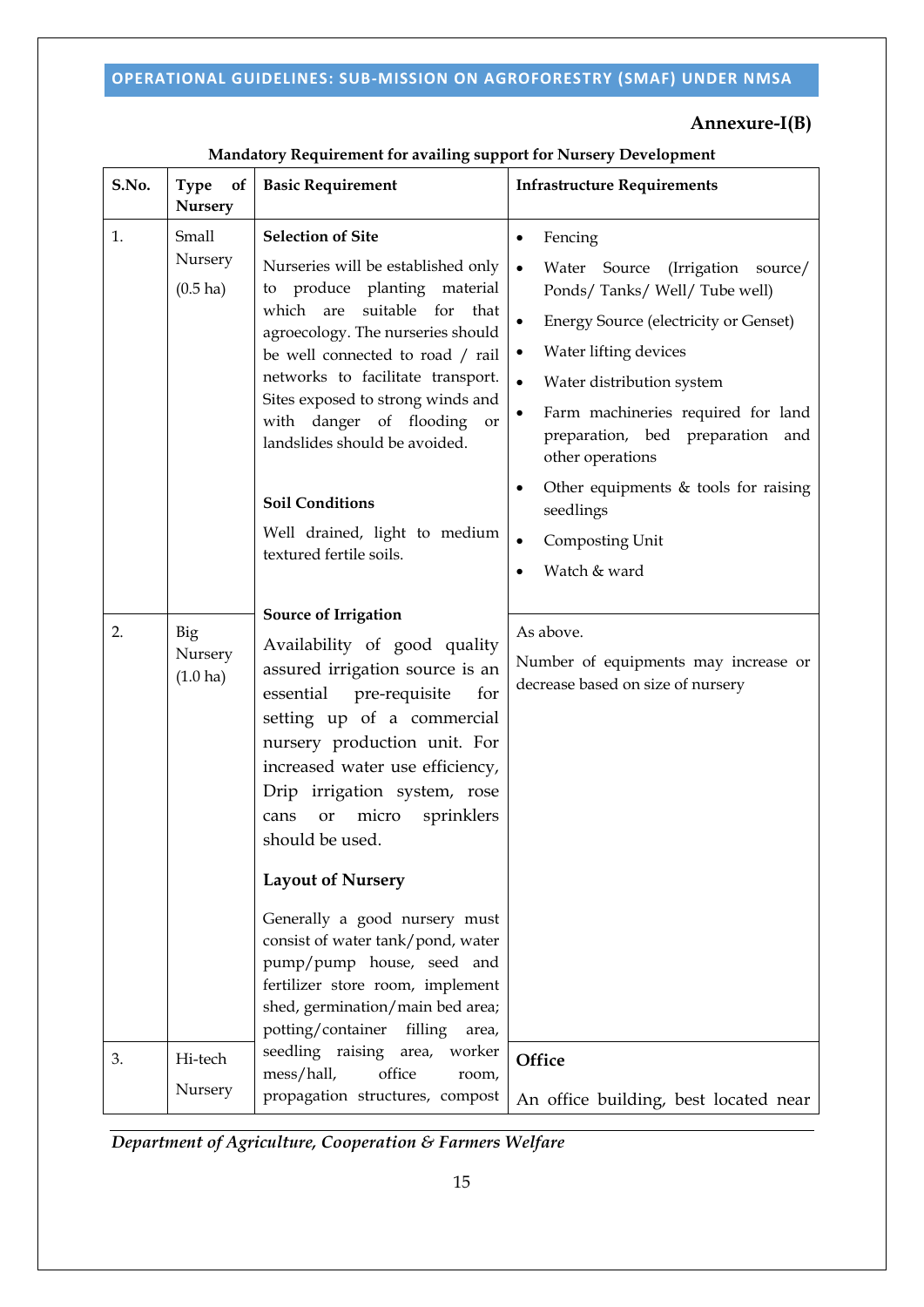| $(2.0 \text{ ha})$ | area, etc.                                                                                | the main entrance and storage area for                                                                                                                                                                                                                                                                              |
|--------------------|-------------------------------------------------------------------------------------------|---------------------------------------------------------------------------------------------------------------------------------------------------------------------------------------------------------------------------------------------------------------------------------------------------------------------|
|                    |                                                                                           | records<br>the<br>basic<br>nursery<br>are                                                                                                                                                                                                                                                                           |
|                    | Inputs                                                                                    | requirements                                                                                                                                                                                                                                                                                                        |
|                    | Availability of nutrients<br>to<br>seedlings, well decomposed farm                        | Laboratory                                                                                                                                                                                                                                                                                                          |
|                    | $(FYM)$ ,<br>yard<br>manure<br>plant<br>chemicals,<br>protection<br>root<br>harmones etc. | A mini laboratory attached to the<br>for<br>the<br>nursery<br>by<br>use<br>technical/skilled<br>staff<br>for<br>observing/recording the growth and<br>developmental irregularities if any,<br>disease/pest problems, and nutritional<br>deficiencies/imbalances during the<br>nursery growth of the planting stock. |
|                    |                                                                                           | Composting unit                                                                                                                                                                                                                                                                                                     |
|                    |                                                                                           | Composting unit attached to the<br>nursery is desirable. The unit will<br>consist of a roofed shed with partially<br>open side walls for encouraging very<br>air-circulation, a<br>shredder<br>good<br>machine to chop the plant material,<br>and sieves to clean the final product.                                |
|                    |                                                                                           | Media sterilization Area                                                                                                                                                                                                                                                                                            |
|                    |                                                                                           | sterilization,<br>For<br>steam<br>soil<br>solarization or fumigation of potting<br>media                                                                                                                                                                                                                            |
|                    |                                                                                           | Potting shed                                                                                                                                                                                                                                                                                                        |
|                    |                                                                                           | To carry out the work of preparing the<br>containers, mixing the potting mix,<br>filling the bags and potting the<br>planting stock, a spacious shed is<br>required in the nursery                                                                                                                                  |
|                    |                                                                                           | <b>Net house</b>                                                                                                                                                                                                                                                                                                    |
|                    |                                                                                           | A portion of the nursery should have<br>Net house made of plastic shade nets<br>that can cut the light intensity by 50%                                                                                                                                                                                             |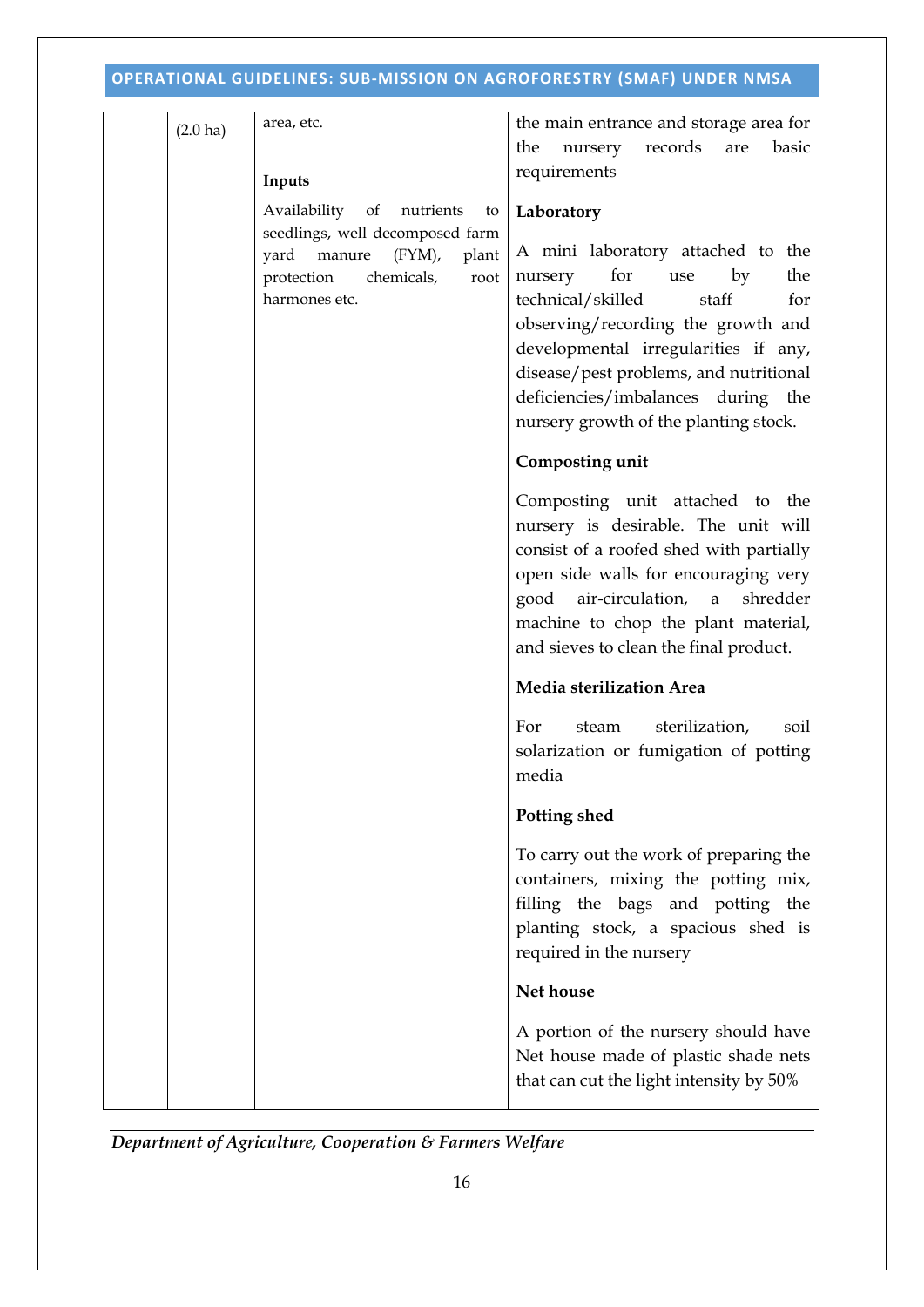|  | High-tech green house                                                                                                                                                                                                    |
|--|--------------------------------------------------------------------------------------------------------------------------------------------------------------------------------------------------------------------------|
|  | Green-house with automated misting<br>equipments and temperature control is<br>desirable but low cost polytunnels can<br>also be an alternative                                                                          |
|  | <b>Irrigation</b> systems                                                                                                                                                                                                |
|  | Modern<br>mechanized<br>irrigation<br>systems with sprinklers, misting units,<br>high pressure pumps and filtering<br>equipments for fertigation<br>are<br>essential components to be installed<br>and used in nurseries |
|  | Pump house with overhead water<br>storage tanks                                                                                                                                                                          |
|  | The tanks should have enough storage<br>capacity to meet at least 2 days<br>irrigation requirements                                                                                                                      |
|  | Nursery records                                                                                                                                                                                                          |

Note:

- The Small nursery will have a minimum capacity to produce 25,000 plants per year.
- The Big nursery will have a minimum capacity to produce 50,000 plants per year.
- The High-tech Nurseries will have a minimum capacity to produce 100,000 propagules per year
- Assessment of nursery for its quality/standard will be done on the basis of its location, quality of mother plants, techniques for nursery development, infrastructural facilities created, irrigation facilities with water use efficiency, bio-security & disease free conditions and overall management practices. Assessment of nursery for accreditation / certification will be undertaken either through any of the available institutional certification mechanism of Central / State Government or through suitable institutional mechanism to be devised specifically for this purpose in future.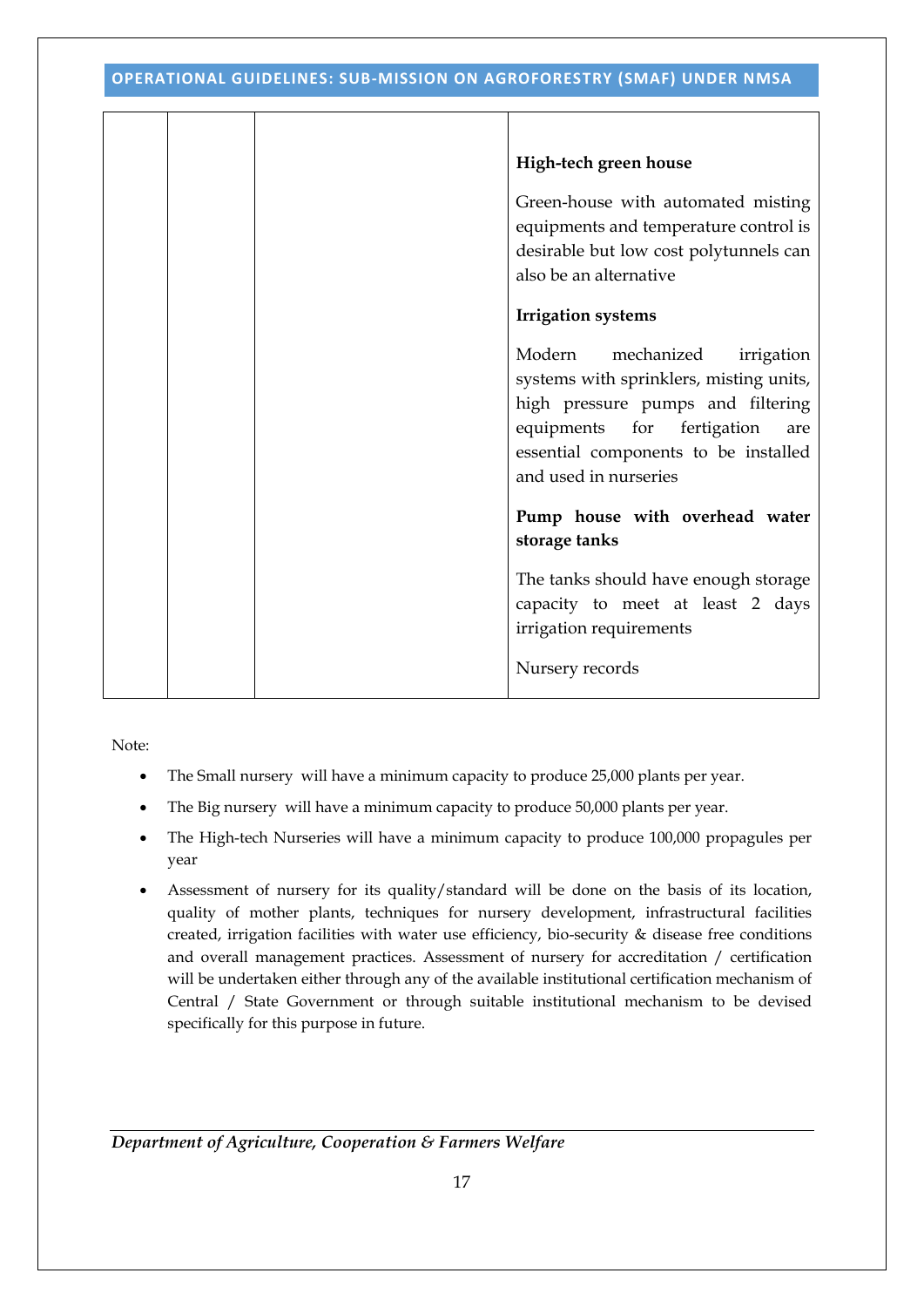# **Annexure-II**

| <b>S1.</b><br>No. | <b>Type of Interventions</b>                                              | Indicative Unit cost per<br>plant (Rs.) |
|-------------------|---------------------------------------------------------------------------|-----------------------------------------|
| 1                 | Pre-Plant<br>activities/Land<br>clearing/maintenance etc.                 | 10.00                                   |
| $\overline{2}$    | Digging / Planting etc                                                    | 6.00                                    |
| 3                 | single unit Planting material etc                                         | 15.00                                   |
| 4                 | Transportation charges                                                    | 1.00                                    |
| 5                 | Critical inputs viz., FYM, Fert.,<br>seed<br>treatment, PP chemicals etc. | 10.00                                   |
| 6                 | Planting cost                                                             | 2.00                                    |
| 7                 | Fencing                                                                   | 10.00                                   |
| 9                 | Maintenance (weeding+ watering etc.)                                      | 16.00                                   |
| 12                | <b>Total</b>                                                              | 70.00                                   |

**Cost Norms and Pattern of Assistance for Peripheral and Boundary Plantation (PBP)**

## **Note:**

(i) The activity wise cost indicated above are tentative and states have the flexibility to formulate their own estimate based on local requirements subject to a maximum of Rs. 70/- per plant

(ii) The assistance will be given in the year wise proportion of 40:20:20:20 for four years.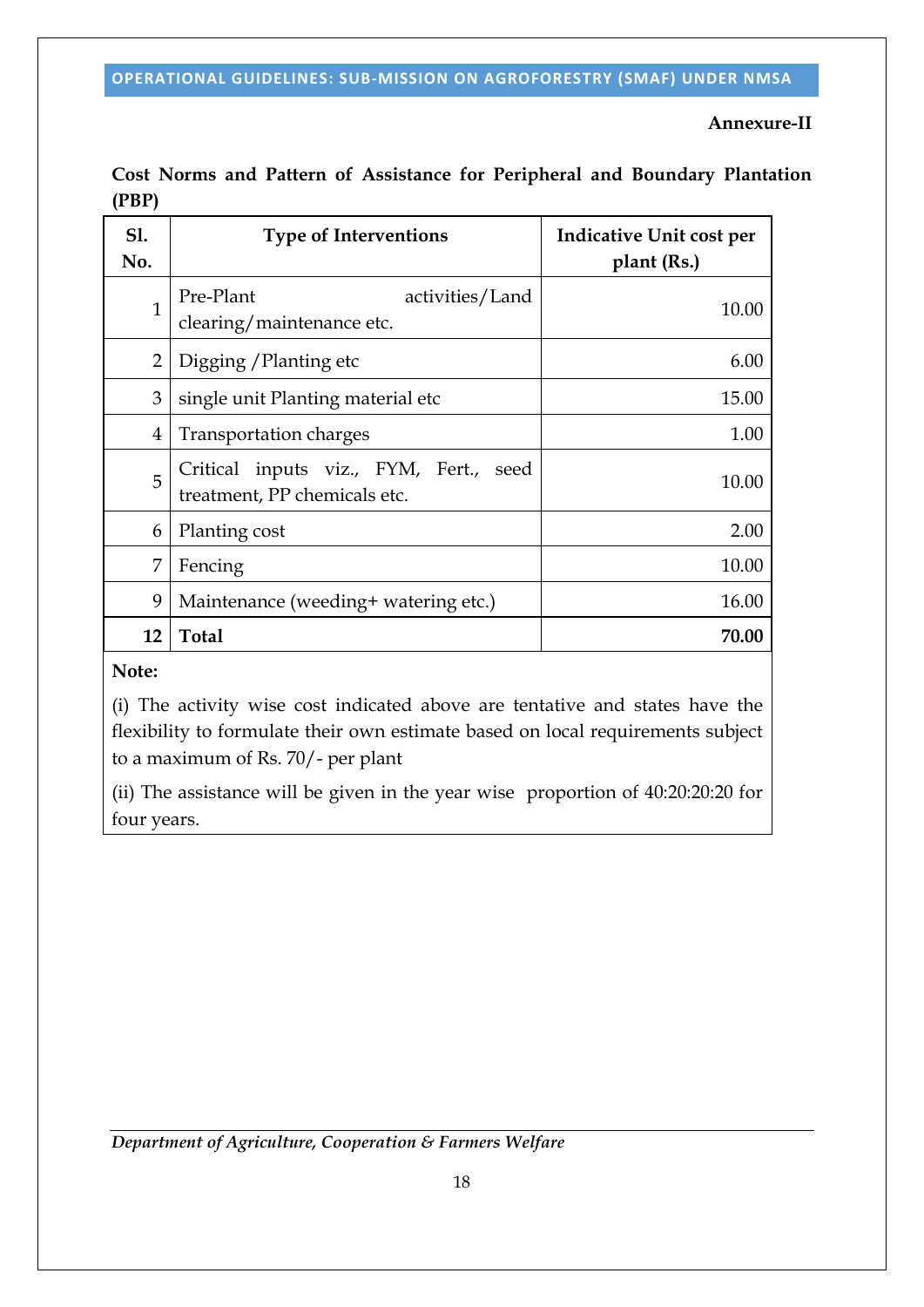# **Annexure-III**

**Cost Norms and Pattern of Assistance for Low Density Plantation on Farm Lands (LDPFL)**

| Sl.<br>No. | Type of plantations'<br>magnitude<br>(no of plants/ha) | Indicative total cost<br>(Rs)                     |
|------------|--------------------------------------------------------|---------------------------------------------------|
|            | Less than 100                                          | As per actual no of plants @ Rs.70/- per<br>plant |
|            | $>100$ upto 500                                        | 28000 (or in proportion to planting<br>intensity) |

Note: The cost will be calculated on proportionate basis as per the no of plants/trees per block

Note:

(i) The cost will be calculated on proportionate basis as per the no of plants/trees per block ;

(ii) The assistance will be given in the year-wise proportion of 40:20:20:20 for four years.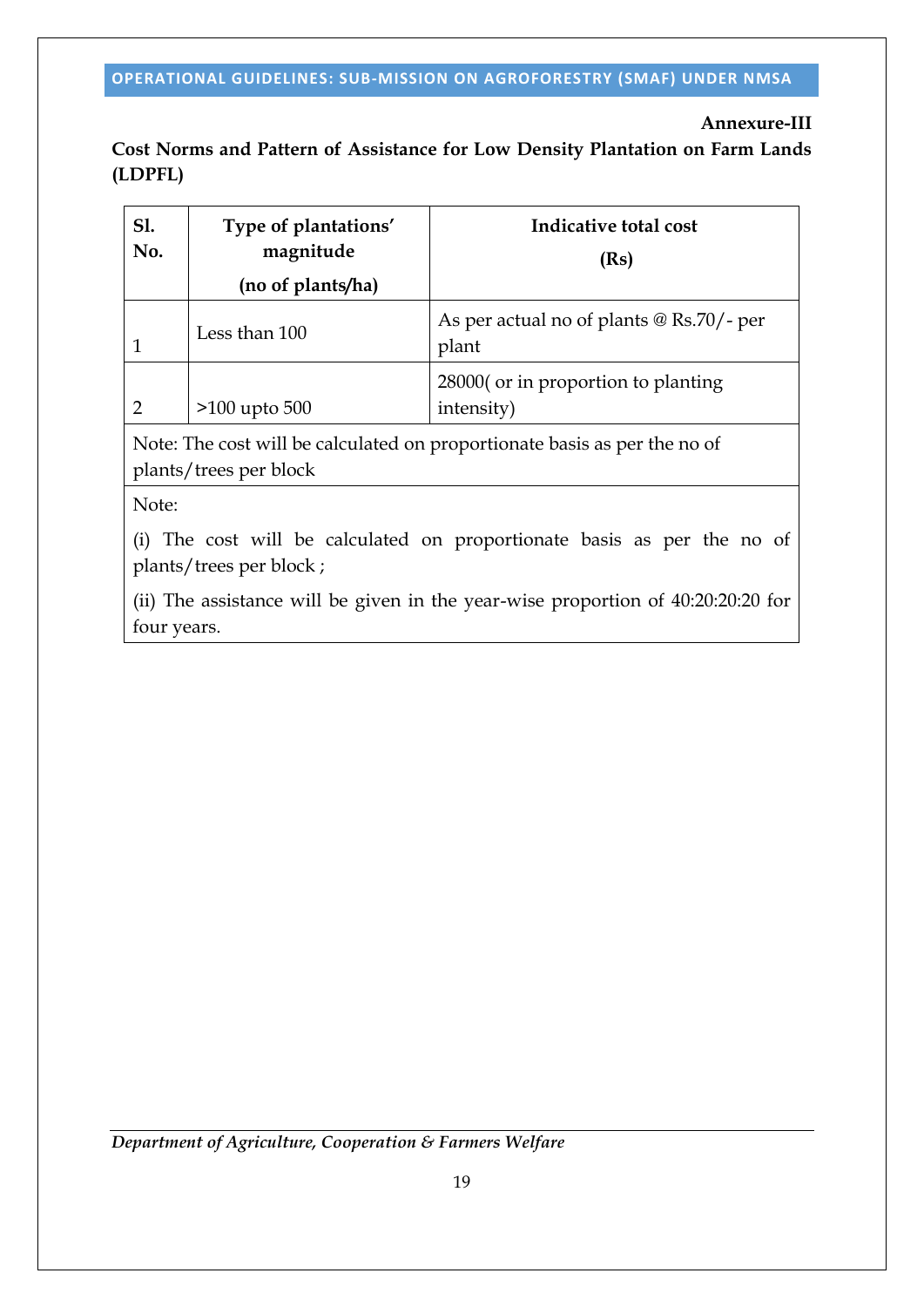# **Annexure-IV**

# **Cost Norms and Pattern of Assistance for High Density Block Plantation (HDBP)**

| <b>Sl. No.</b> | <b>Magnitude of block Plantations</b><br>(no of plants/block of 1 ha) | Indicative total cost (Rs) for the block |
|----------------|-----------------------------------------------------------------------|------------------------------------------|
|                | 500 to 1000                                                           | 30000                                    |
| 1              | (spacing 3.5mX3.5m)                                                   |                                          |
|                | >1000 to 1200                                                         | 35000                                    |
| $\overline{2}$ | (spacing 3mX3m)                                                       |                                          |
| 3              | $>1200$ to 1500(spacing 2.5mX2.5m)                                    | 45000                                    |
| 4              | than<br>>1500(spacing<br>less<br>2.5mX2.5m)                           | 50000                                    |

Note:

(i ) The cost will be calculated on proportionate basis as per the no of plants per block with a spacing indicated above;

(ii) The assistance will be given in the year wise proportion of 40:20:20:20 basis for four years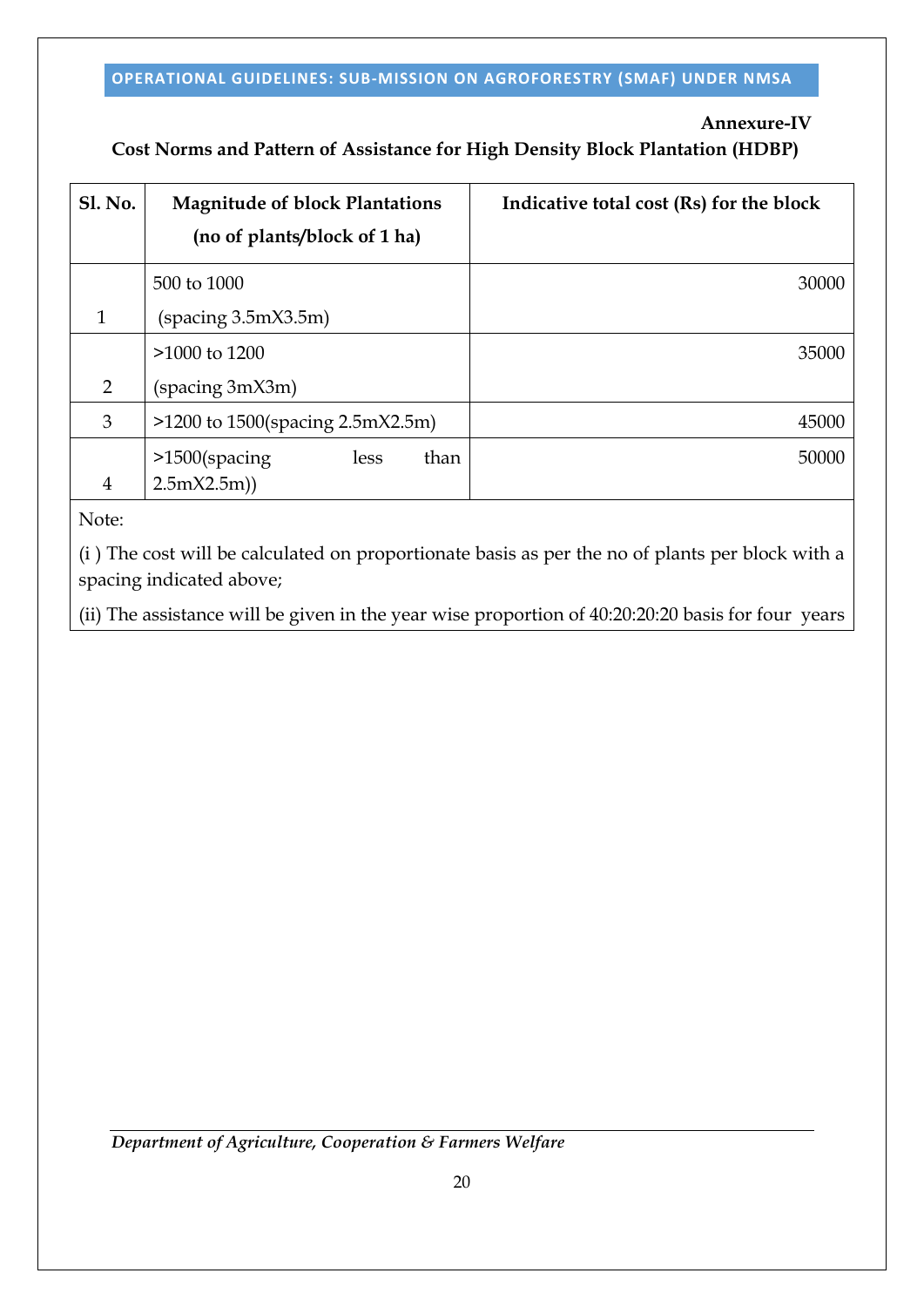**Annexure-V**

**Honorarium and Basic qualifications/ experience for Advisor / Consultants/ Technical Assistants / MTS etc.**

| Level / Designation         | Monthly honorarium                                            |  |
|-----------------------------|---------------------------------------------------------------|--|
| <b>National Level</b>       |                                                               |  |
| Advisors/<br>Consultants    | Rs. $70,000/$ - per month + service<br>charges as applicable. |  |
| <b>Technical Assistants</b> | Rs. 30,000/- pm                                               |  |
| <b>State Level</b>          |                                                               |  |
| Advisors/Consultants        | $Rs. 50,000/- pm$                                             |  |
| <b>Technical Assistants</b> | Rs. 25000/- pm                                                |  |
| <b>District Level</b>       |                                                               |  |
| Advisors/Consultants        | $Rs. 30,000/- pm$                                             |  |
| <b>Technical Assistants</b> | Rs. 20000/- pm                                                |  |

Note:

Engagement of consultants would be made as per the provisions made in the NMSA Guidelines.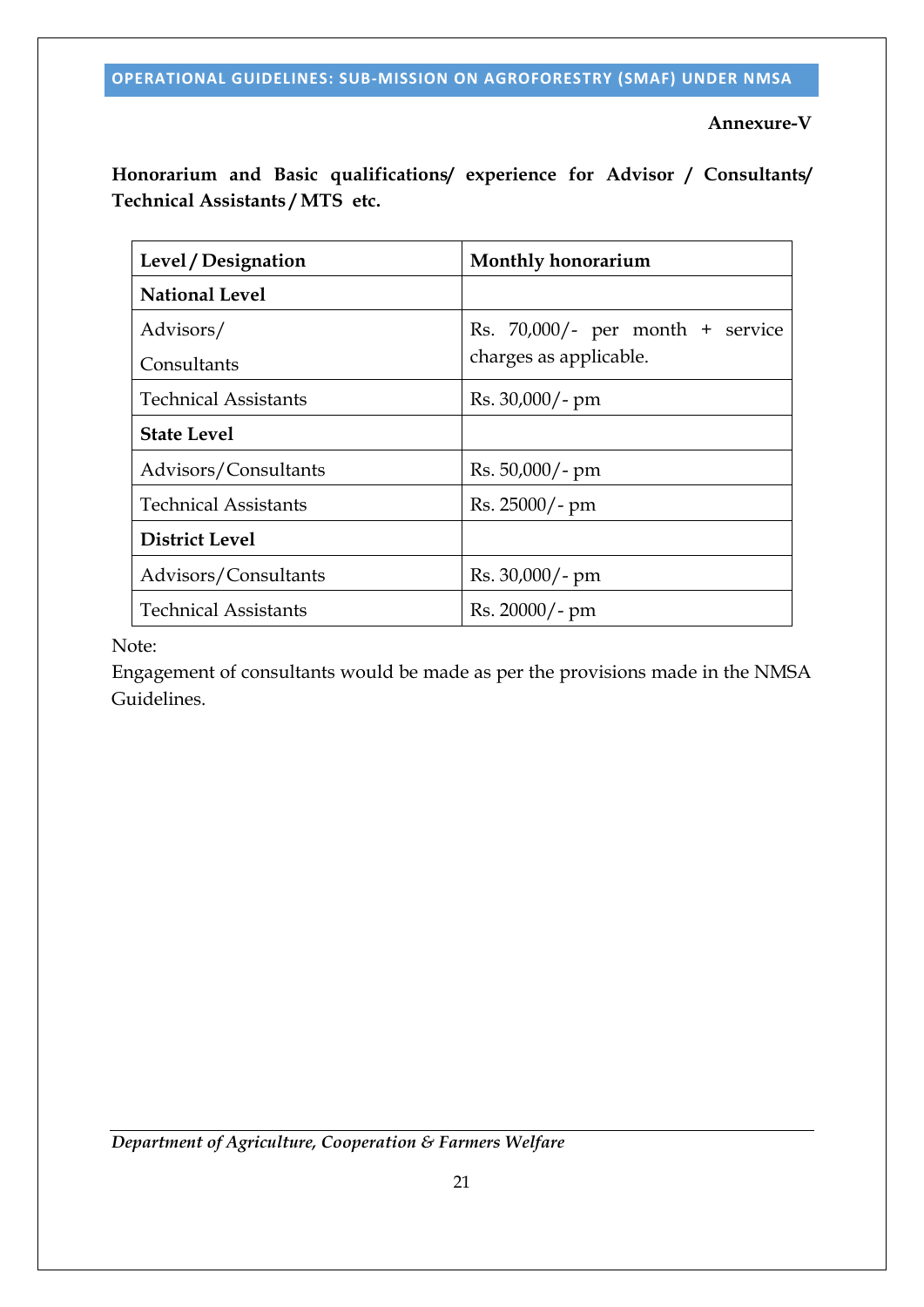### **Annexure-VI**

# **Sub-Mission on Agroforestry Progress Reporting Format**

Name of Cluster Village/Beneficiary:

# **1. Nursery Development**

| <b>Type</b><br><b>of</b><br><b>Nursery</b> | <b>of</b><br>Area<br>nursery<br>(ha) | Production<br>capacity (No. of<br>seedlings<br>propagules) | Name of species<br>raised | Number<br><b>of</b><br>actual<br>seedlings<br>produced |
|--------------------------------------------|--------------------------------------|------------------------------------------------------------|---------------------------|--------------------------------------------------------|
| <b>Small</b><br>Nuresry                    |                                      |                                                            |                           |                                                        |
| <b>Big Nursery</b>                         |                                      |                                                            |                           |                                                        |
| Hi-tech<br>Nursery                         |                                      |                                                            |                           |                                                        |

# **2. Details of Plantation**

| of<br><b>Type</b><br>Plantation                             | (ha)<br>Area<br>Running<br><b>Meter</b><br>covered | Number of Plants<br>Planted | Name<br>of<br><b>Species</b><br>Planted |
|-------------------------------------------------------------|----------------------------------------------------|-----------------------------|-----------------------------------------|
| Peripheral<br>and<br>Boundary<br>Plantation                 |                                                    |                             |                                         |
| Density<br>Low<br>Plantation<br><sub>on</sub><br>Farm lands |                                                    |                             |                                         |
| High<br>Density<br><b>Block Plantation</b>                  |                                                    |                             |                                         |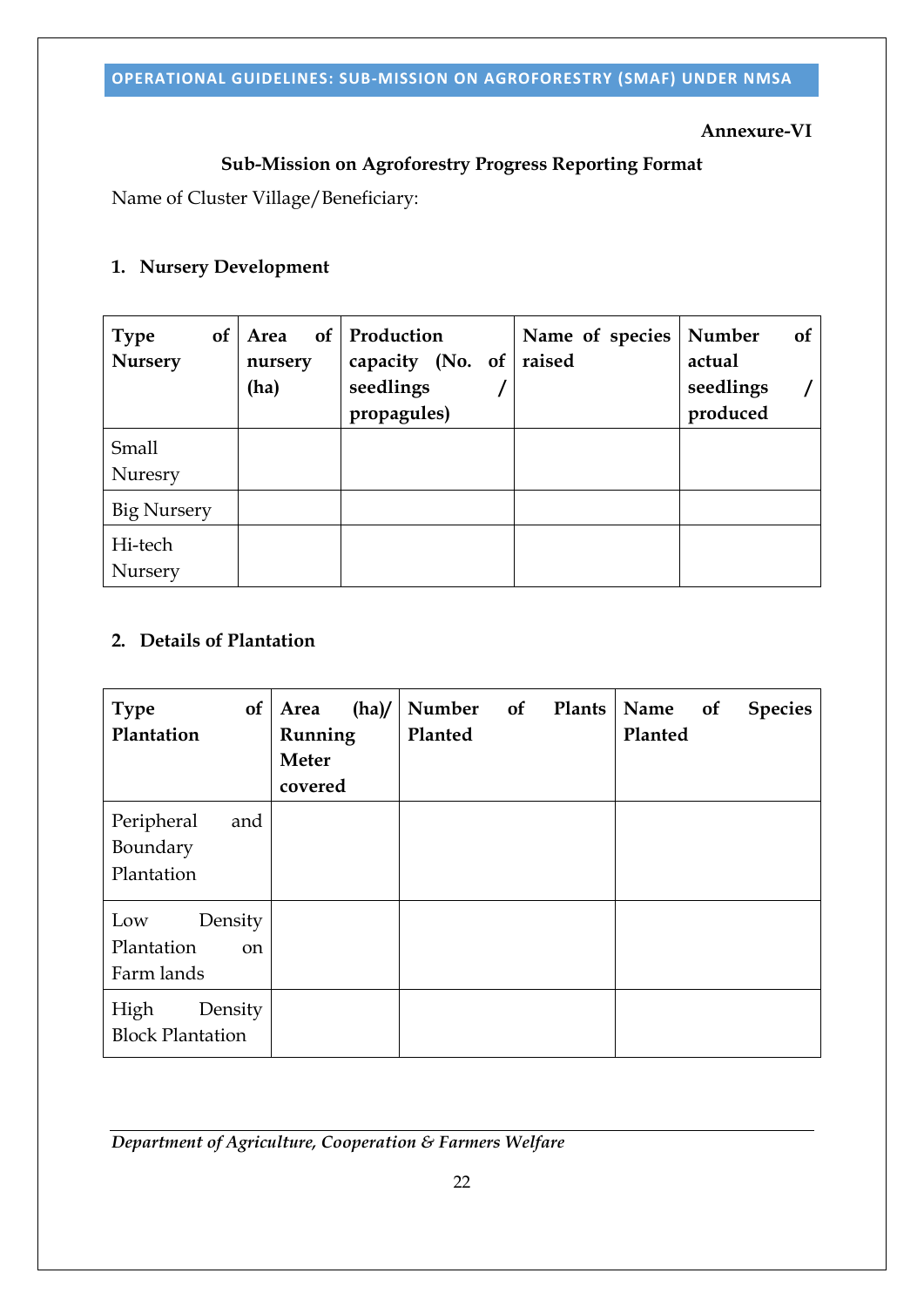### **Annexure-VII**

| Sr.<br>No. | <b>Regions/States/UTs</b>              | <b>Trees</b>              | Climbers / Shrubs   |
|------------|----------------------------------------|---------------------------|---------------------|
| 1.         | East India:                            | Aegle marmelos            | Adhatodavasica      |
|            | Bihar, Orissa,                         | Albizziallebbeck          | Asparagus racemosus |
|            | Jharkhand, West Bengal                 | Azadirachtaindica         | Desmodimgangeticum  |
|            | and Andaman &<br>Nicobar Islands,      | Caesalpiniasappan         | <b>Embeliaribes</b> |
|            |                                        | Emblica officinalis       | Gymnemasylvestre    |
|            |                                        | Eugenia jambolana         | Mucunapruriens      |
|            |                                        | Garcinia indica           | Piper longum        |
|            |                                        | Gmelinaarborea            | Tinosporacordifolia |
|            |                                        | Holarrhenaantidysenterica |                     |
|            |                                        | Litseaglutinosa           |                     |
|            |                                        | Moringaoleifera           |                     |
|            |                                        | Santalum album            |                     |
|            |                                        | Saracaasoca               |                     |
|            |                                        | Tamarindusindica          |                     |
|            |                                        | Terminalia arjuna         |                     |
|            |                                        | Terminalia bellirica      |                     |
|            |                                        | Terminalia chebula        |                     |
|            |                                        |                           |                     |
|            | North India:                           | Aegle marmelos            | Adhatodavasica      |
|            | Jammu and Kashmir,                     | Albizziallebbeck          | Asparagus racemosus |
|            | Himachal Pradesh,                      | Azadirachtaindica         | <b>Embeliaribes</b> |
|            | Punjab, Uttarakhand,<br>Uttar Pradesh, | <b>Berberisaristata</b>   | Gymnemasylvestre    |
|            | Haryana, Chandigarh                    | Caesalpiniasappan         | Mucunapruriens      |
|            | and Delhi                              | Cinnamomumtamala          | Tinosporacordifolia |
|            |                                        | Cinnamomumverum           |                     |
|            |                                        | Emblica officinalis       |                     |
|            |                                        | Eugenia jambolana         |                     |
|            |                                        | Ginkgo biloba             |                     |

# **Region / State - wise priority list of Medicinal Plants species for Plantation (As suggested by AYUSH)**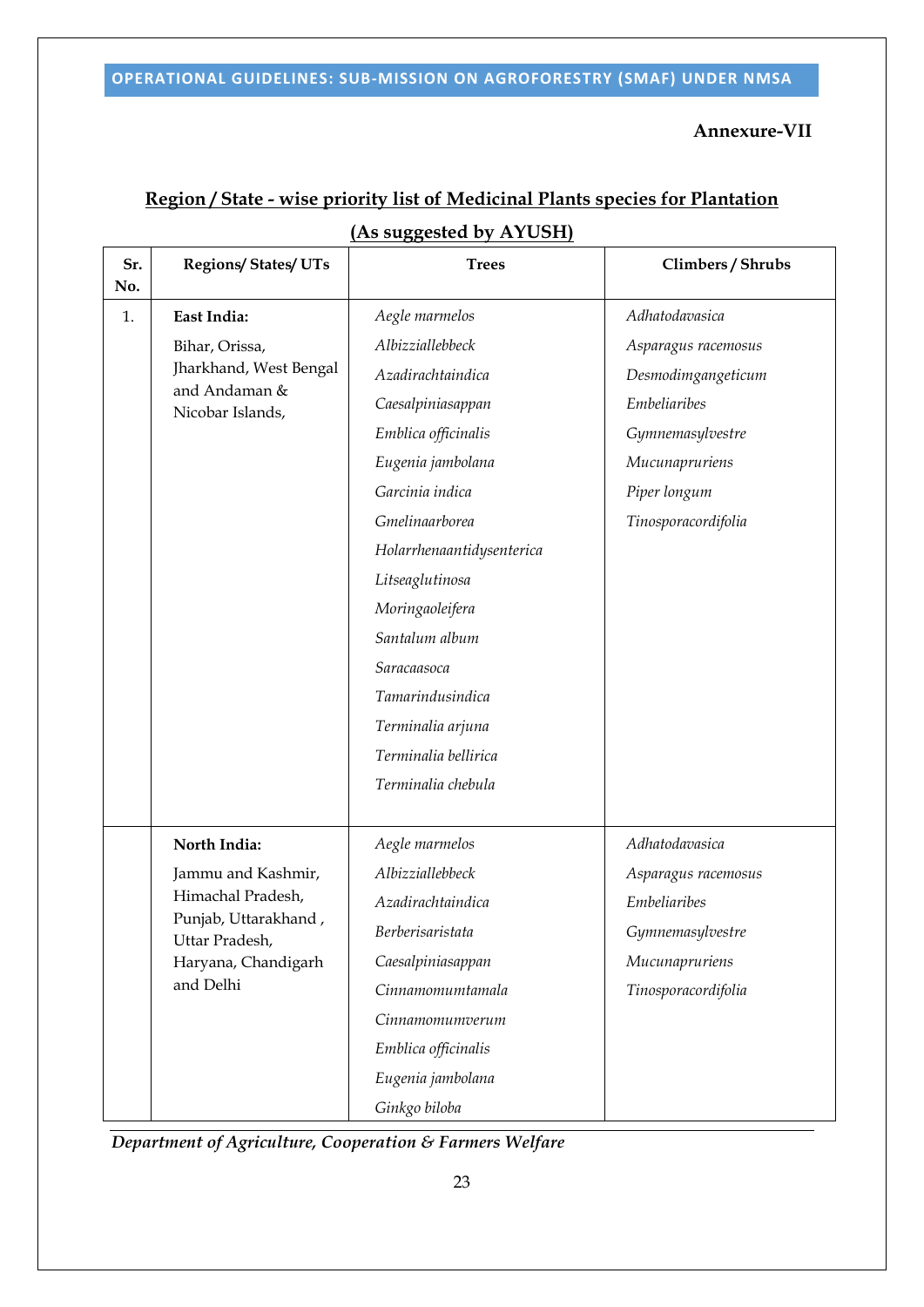| Gmelinaarborea<br>Hippophaerhamnoides<br>Holarrhenaantidysenterica<br>Litseaglutinosa<br>Santalum album<br>Saracaasoca<br>Stereospermumsuveolens<br>Tamarindusindica<br>Taxuswallichiana<br>Terminalia arjuna<br>Terminalia bellirica<br>Zenthoxylumalatum<br>Central India:<br>Aegle marmelos<br>Asparagus racemosus<br>Albizziallebbeck<br><b>Embeliaribes</b><br>Chhattisgarh, Madhya<br>Pradesh<br>Azadirachtaindica<br>Gymnemasylvestre<br>Caesalpiniasappan<br>Mucunaprurita<br>Commiphorawightii<br>Piper longum<br>Emblica officinalis<br>Tinosporacordifolia<br>Garcinia indica<br>Holarrhenaantidysenterica<br>Litseaglutinosa<br>MORINDACITRIFOLIA<br>Moringaoleifera<br>Oroxyiumindicum<br>Pterocarpus marsupium<br>Santalum album<br>Saracaasoca<br>Stereospermumsuaveolens<br>Terminalia arjuna<br>Terminalia bellirica<br>South India:<br>Aegle marmelos<br>Adhatodavasica |                 |                  |                     |
|-------------------------------------------------------------------------------------------------------------------------------------------------------------------------------------------------------------------------------------------------------------------------------------------------------------------------------------------------------------------------------------------------------------------------------------------------------------------------------------------------------------------------------------------------------------------------------------------------------------------------------------------------------------------------------------------------------------------------------------------------------------------------------------------------------------------------------------------------------------------------------------------|-----------------|------------------|---------------------|
|                                                                                                                                                                                                                                                                                                                                                                                                                                                                                                                                                                                                                                                                                                                                                                                                                                                                                           |                 |                  |                     |
|                                                                                                                                                                                                                                                                                                                                                                                                                                                                                                                                                                                                                                                                                                                                                                                                                                                                                           |                 |                  |                     |
|                                                                                                                                                                                                                                                                                                                                                                                                                                                                                                                                                                                                                                                                                                                                                                                                                                                                                           |                 |                  |                     |
|                                                                                                                                                                                                                                                                                                                                                                                                                                                                                                                                                                                                                                                                                                                                                                                                                                                                                           |                 |                  |                     |
|                                                                                                                                                                                                                                                                                                                                                                                                                                                                                                                                                                                                                                                                                                                                                                                                                                                                                           |                 |                  |                     |
|                                                                                                                                                                                                                                                                                                                                                                                                                                                                                                                                                                                                                                                                                                                                                                                                                                                                                           |                 |                  |                     |
|                                                                                                                                                                                                                                                                                                                                                                                                                                                                                                                                                                                                                                                                                                                                                                                                                                                                                           |                 |                  |                     |
|                                                                                                                                                                                                                                                                                                                                                                                                                                                                                                                                                                                                                                                                                                                                                                                                                                                                                           |                 |                  |                     |
|                                                                                                                                                                                                                                                                                                                                                                                                                                                                                                                                                                                                                                                                                                                                                                                                                                                                                           |                 |                  |                     |
|                                                                                                                                                                                                                                                                                                                                                                                                                                                                                                                                                                                                                                                                                                                                                                                                                                                                                           |                 |                  |                     |
|                                                                                                                                                                                                                                                                                                                                                                                                                                                                                                                                                                                                                                                                                                                                                                                                                                                                                           |                 |                  |                     |
|                                                                                                                                                                                                                                                                                                                                                                                                                                                                                                                                                                                                                                                                                                                                                                                                                                                                                           |                 |                  |                     |
|                                                                                                                                                                                                                                                                                                                                                                                                                                                                                                                                                                                                                                                                                                                                                                                                                                                                                           |                 |                  |                     |
|                                                                                                                                                                                                                                                                                                                                                                                                                                                                                                                                                                                                                                                                                                                                                                                                                                                                                           |                 |                  |                     |
|                                                                                                                                                                                                                                                                                                                                                                                                                                                                                                                                                                                                                                                                                                                                                                                                                                                                                           |                 |                  |                     |
|                                                                                                                                                                                                                                                                                                                                                                                                                                                                                                                                                                                                                                                                                                                                                                                                                                                                                           |                 |                  |                     |
|                                                                                                                                                                                                                                                                                                                                                                                                                                                                                                                                                                                                                                                                                                                                                                                                                                                                                           |                 |                  |                     |
|                                                                                                                                                                                                                                                                                                                                                                                                                                                                                                                                                                                                                                                                                                                                                                                                                                                                                           |                 |                  |                     |
|                                                                                                                                                                                                                                                                                                                                                                                                                                                                                                                                                                                                                                                                                                                                                                                                                                                                                           |                 |                  |                     |
|                                                                                                                                                                                                                                                                                                                                                                                                                                                                                                                                                                                                                                                                                                                                                                                                                                                                                           |                 |                  |                     |
|                                                                                                                                                                                                                                                                                                                                                                                                                                                                                                                                                                                                                                                                                                                                                                                                                                                                                           |                 |                  |                     |
|                                                                                                                                                                                                                                                                                                                                                                                                                                                                                                                                                                                                                                                                                                                                                                                                                                                                                           |                 |                  |                     |
|                                                                                                                                                                                                                                                                                                                                                                                                                                                                                                                                                                                                                                                                                                                                                                                                                                                                                           |                 |                  |                     |
|                                                                                                                                                                                                                                                                                                                                                                                                                                                                                                                                                                                                                                                                                                                                                                                                                                                                                           |                 |                  |                     |
|                                                                                                                                                                                                                                                                                                                                                                                                                                                                                                                                                                                                                                                                                                                                                                                                                                                                                           |                 |                  |                     |
|                                                                                                                                                                                                                                                                                                                                                                                                                                                                                                                                                                                                                                                                                                                                                                                                                                                                                           |                 |                  |                     |
|                                                                                                                                                                                                                                                                                                                                                                                                                                                                                                                                                                                                                                                                                                                                                                                                                                                                                           |                 |                  |                     |
|                                                                                                                                                                                                                                                                                                                                                                                                                                                                                                                                                                                                                                                                                                                                                                                                                                                                                           |                 |                  |                     |
|                                                                                                                                                                                                                                                                                                                                                                                                                                                                                                                                                                                                                                                                                                                                                                                                                                                                                           |                 |                  |                     |
|                                                                                                                                                                                                                                                                                                                                                                                                                                                                                                                                                                                                                                                                                                                                                                                                                                                                                           |                 |                  |                     |
|                                                                                                                                                                                                                                                                                                                                                                                                                                                                                                                                                                                                                                                                                                                                                                                                                                                                                           |                 |                  |                     |
|                                                                                                                                                                                                                                                                                                                                                                                                                                                                                                                                                                                                                                                                                                                                                                                                                                                                                           |                 |                  |                     |
|                                                                                                                                                                                                                                                                                                                                                                                                                                                                                                                                                                                                                                                                                                                                                                                                                                                                                           |                 |                  |                     |
|                                                                                                                                                                                                                                                                                                                                                                                                                                                                                                                                                                                                                                                                                                                                                                                                                                                                                           | Andhra Pradesh, | Albizziallebbeck | Desmodiumgangeticum |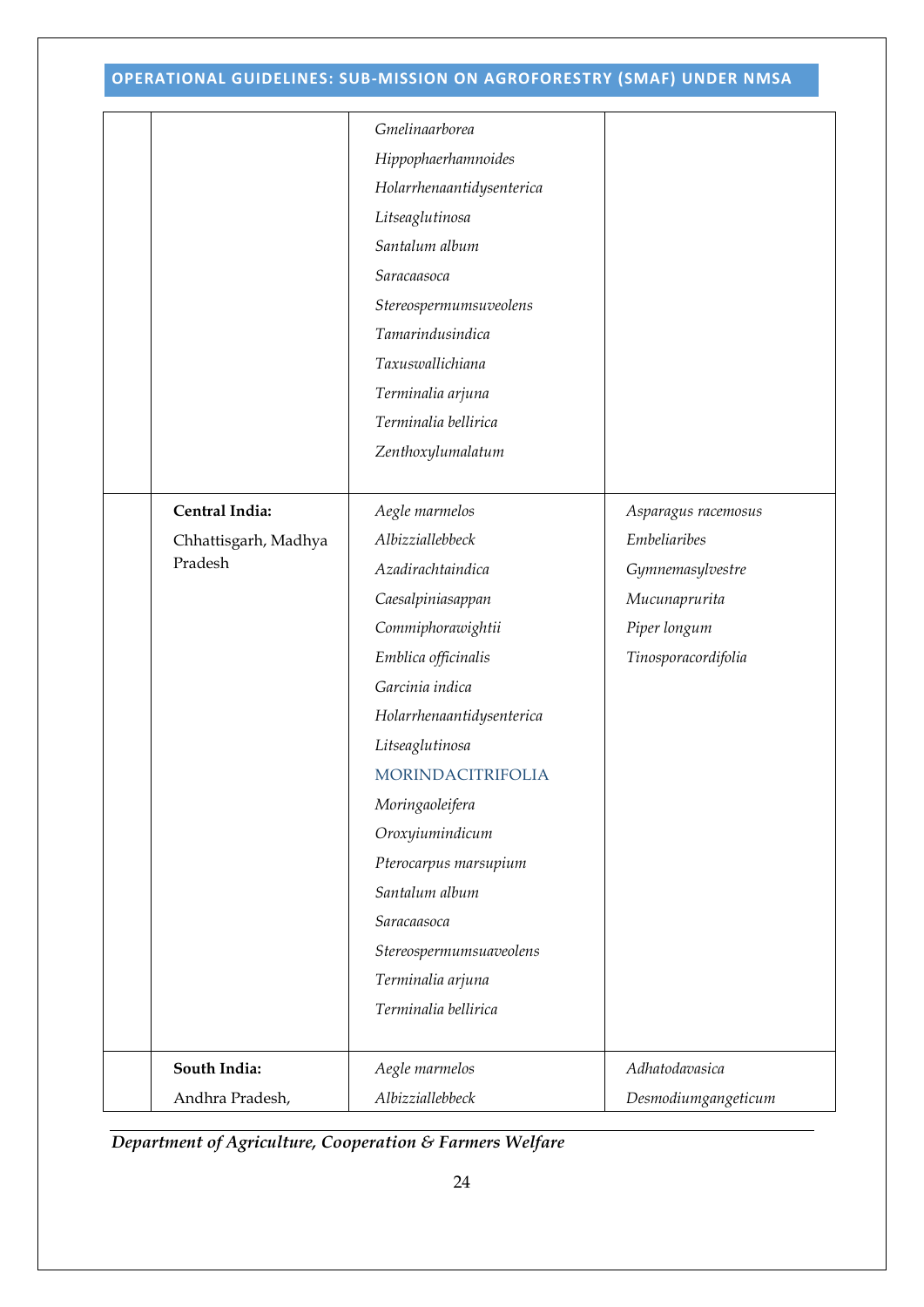|  | Karnataka, Kerala,                                         | Azadirachtaindica         | Gymnemasylvestre      |  |  |
|--|------------------------------------------------------------|---------------------------|-----------------------|--|--|
|  | Telangana Tamil Nadu,                                      | Boswelliaserrata          | Mucunapruriens        |  |  |
|  | Lakshadweep and<br>Puducherry                              | Caesalpiniasappan         | Piper longum          |  |  |
|  |                                                            | Cinnamomumzeylanicum      | Plumbagozeylanica     |  |  |
|  |                                                            | Commiphorawightii         |                       |  |  |
|  |                                                            | Emblica officinalis       |                       |  |  |
|  |                                                            | Eugenia jambolana         |                       |  |  |
|  |                                                            | Garcininaindica           |                       |  |  |
|  |                                                            | Gmelinaarborea            |                       |  |  |
|  |                                                            | Litseaglutinosa           |                       |  |  |
|  |                                                            | MORINDACITRIFOLIA         |                       |  |  |
|  |                                                            | Pterocarpus marsupium     |                       |  |  |
|  |                                                            | Pterocarpussantalinus     |                       |  |  |
|  |                                                            | Santalum album            |                       |  |  |
|  |                                                            | Saracaasoca               |                       |  |  |
|  |                                                            | Semicarpusanacardium      |                       |  |  |
|  |                                                            | Stereospermumcolais       |                       |  |  |
|  |                                                            | Tamarindusindica          |                       |  |  |
|  |                                                            | Terminalia arjuna         |                       |  |  |
|  |                                                            | Terminalia bellirica      |                       |  |  |
|  |                                                            | Terminalia chebula        |                       |  |  |
|  |                                                            | Vateriaindica             |                       |  |  |
|  |                                                            |                           |                       |  |  |
|  | Western India:                                             | Aegle marmelos            | Adhatodavasica        |  |  |
|  | Rajasthan, Gujarat,<br>Goa, Maharashtra and<br>Daman & Diu | Albizziallebbeck          | Asparagus racemosus   |  |  |
|  |                                                            | Azadirachtaindica         | Celastruspaniculatus  |  |  |
|  |                                                            | Caesalpiniasappan         | Desmodiumgangeticum   |  |  |
|  |                                                            | Cinnamomumzeylanicum      | <b>Embeliaribes</b>   |  |  |
|  |                                                            | Commiphorawightii         | Gymnemasylvestre      |  |  |
|  |                                                            | Emblica officinalis       | Leptadenia reticulate |  |  |
|  |                                                            | Eugenia jambolana         | Mucunapruriens        |  |  |
|  |                                                            | Garcininaindica           | Piper longum          |  |  |
|  |                                                            | Gmelinaarborea            | Plumbagozeylanica     |  |  |
|  |                                                            | Holarrhenaantidysenterica | Tinosporacordifolia   |  |  |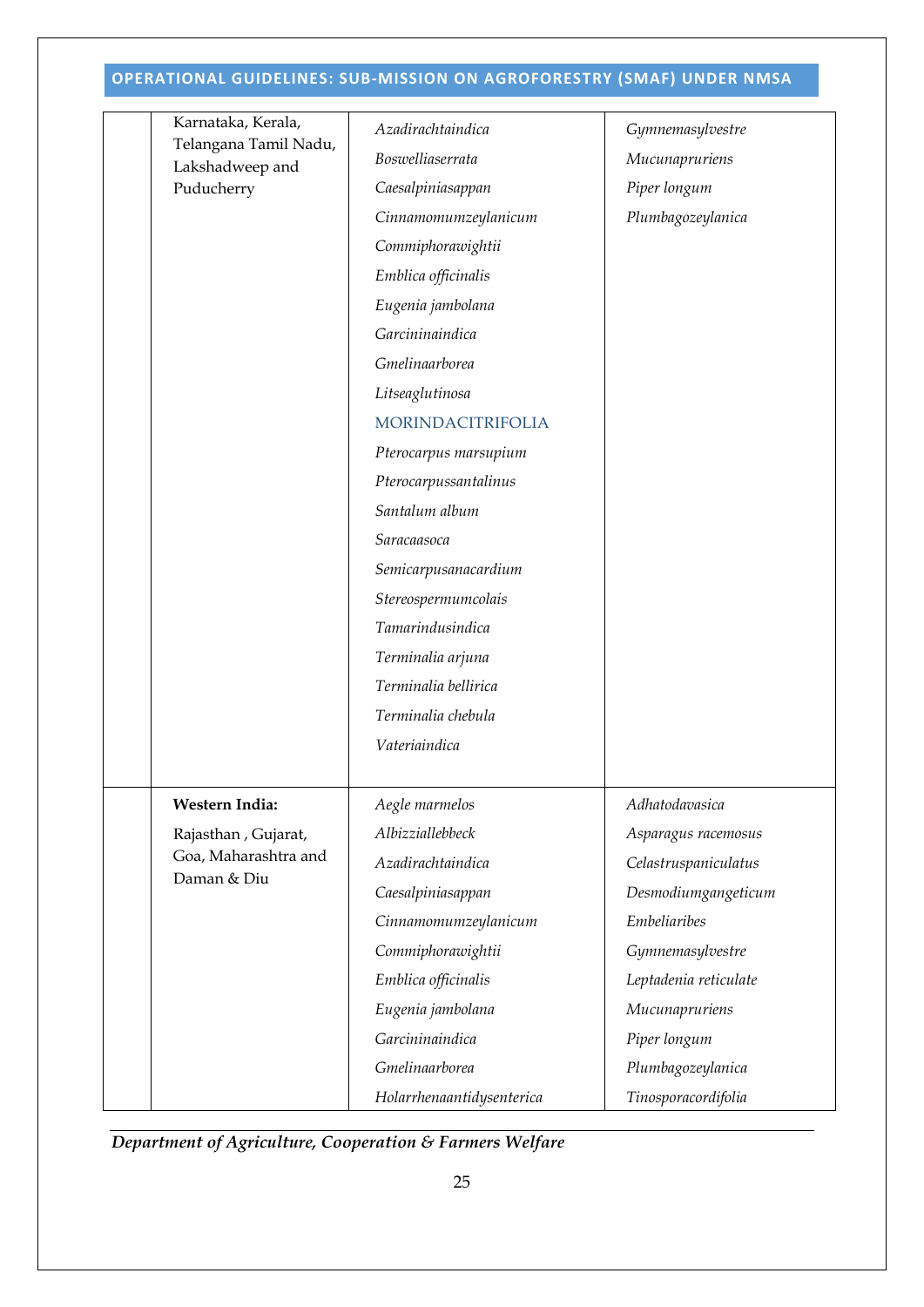|                                               | Moringaoleifera         |                     |
|-----------------------------------------------|-------------------------|---------------------|
|                                               | Oroxyiumindicum         |                     |
|                                               | Santalum album          |                     |
|                                               | Stereospermumsuveolens  |                     |
|                                               | <b>Tamarindusindica</b> |                     |
|                                               | Terminalia arjuna       |                     |
|                                               | Terminalia bellirica    |                     |
|                                               | Vateriaindica           |                     |
| North east India:                             | Aquilariaagullocha      | Asparagus racemosus |
| Arunachal Pradesh,                            | Litseaglutinosa         | Dioscoreabulbifera  |
| Assam, Sikkim,                                | Taxuswallichiana        | Embeliaribes        |
| Nagaland, Meghalaya,<br>Manipur, Mizoram, and | Terminalia bellirica    | Mucunaprurita       |
| Tripura                                       | Terminalia chebula      | Piper longum        |
|                                               |                         | Tinosporacordifolia |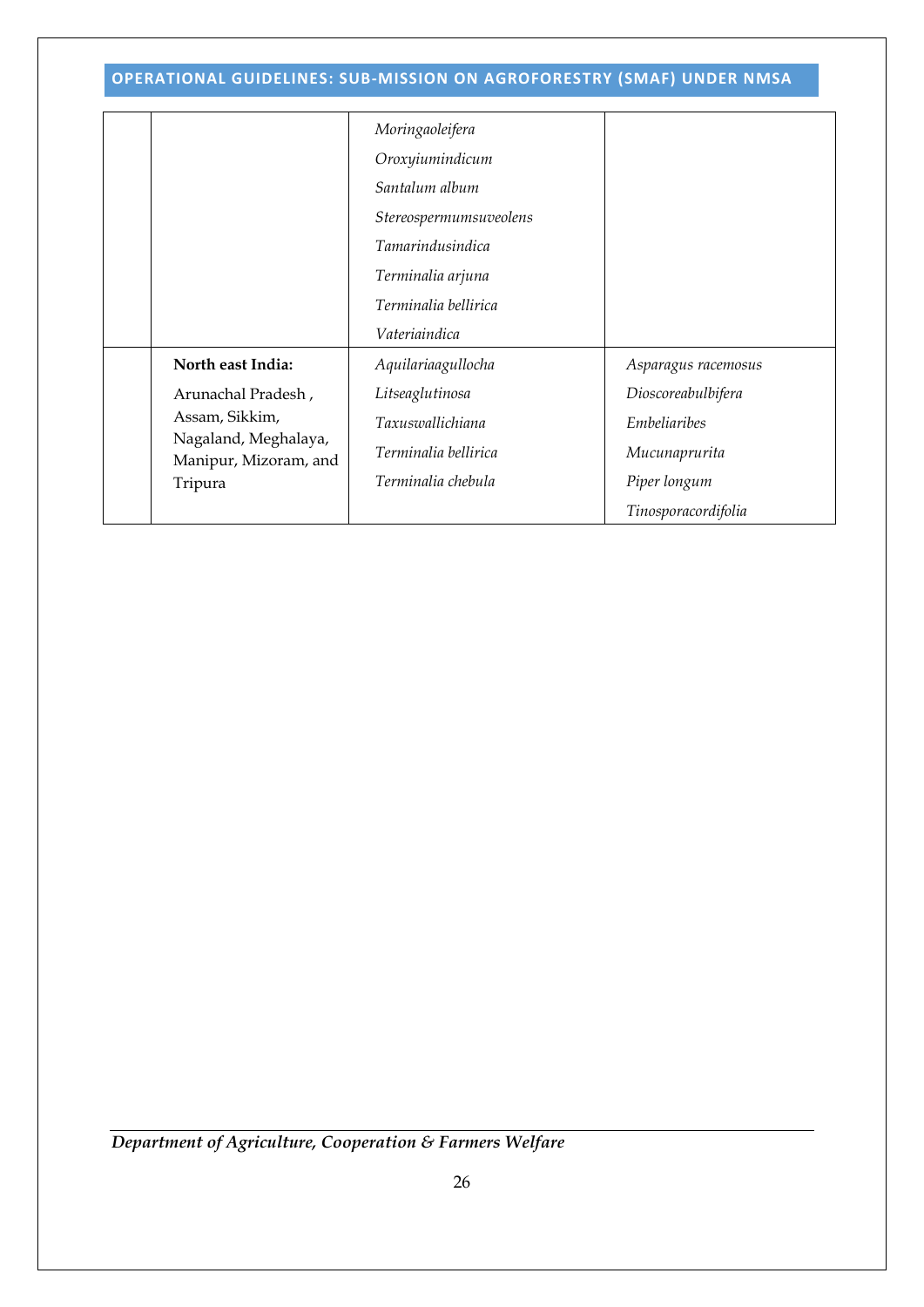# **Annexure-VIII**

# **Indicative List as Provided by M.P. Forest Department for Quantitative Standards of Seedlings for Plantation**

| S.No. | <b>Species</b>                                                                                                                                                                                                                                                     | Age              | Height (Min.)  | Collar radius |
|-------|--------------------------------------------------------------------------------------------------------------------------------------------------------------------------------------------------------------------------------------------------------------------|------------------|----------------|---------------|
| 1.    | Bamboo plant raised by<br>Rhizome                                                                                                                                                                                                                                  | 1.5 to 2.0 years | $\overline{a}$ | 3-5 cm.       |
| 2.    | Teak                                                                                                                                                                                                                                                               | 1 to 1.3 years   | 9 inch         | 4-8 cm.       |
| 3.    | Sheesham,<br>Chirol,<br>Neem, Safed<br>Sirus,<br>Casia, Saja, Nilgiri,<br>Babool, Kala<br>Cirus,<br>Lendia, Arjun, Jamun,<br>Khamer,<br>Baheda,<br>Kadamb                                                                                                          | 1 year           | 45 cm          | 1.5-2 cm.     |
| 4.    | Mahua, Chironji, Kher,<br>Anjan, Harra,<br>Kala<br>Sheesham,<br>Haldu,<br>Beeja, Amla, Reujha,<br>Bel, Kaith,<br>Imli,<br>chandan,<br>Bhilma,<br>Kardhai                                                                                                           | 2 years          | 45 cm          | 2-3 cm.       |
| 5.    | Peltaforum, gulmohar, 2 years<br>samia,<br>cassia<br>neem,<br>saptparni, aam, imply<br>jharul, amaltas,<br>spathodia, jakranda,<br>karanj, sheeshu,<br>molshri, putran jeeva,<br>kachnar,<br>kadamb,<br>bougainvelia,<br>kaner,<br>paras peepal,<br>aakash<br>neem |                  | 90 cm          | 3-5 cm.       |
| 6.    | Grafted amla                                                                                                                                                                                                                                                       | $3-4$<br>months  | 45 cm          | 2-3 cm.       |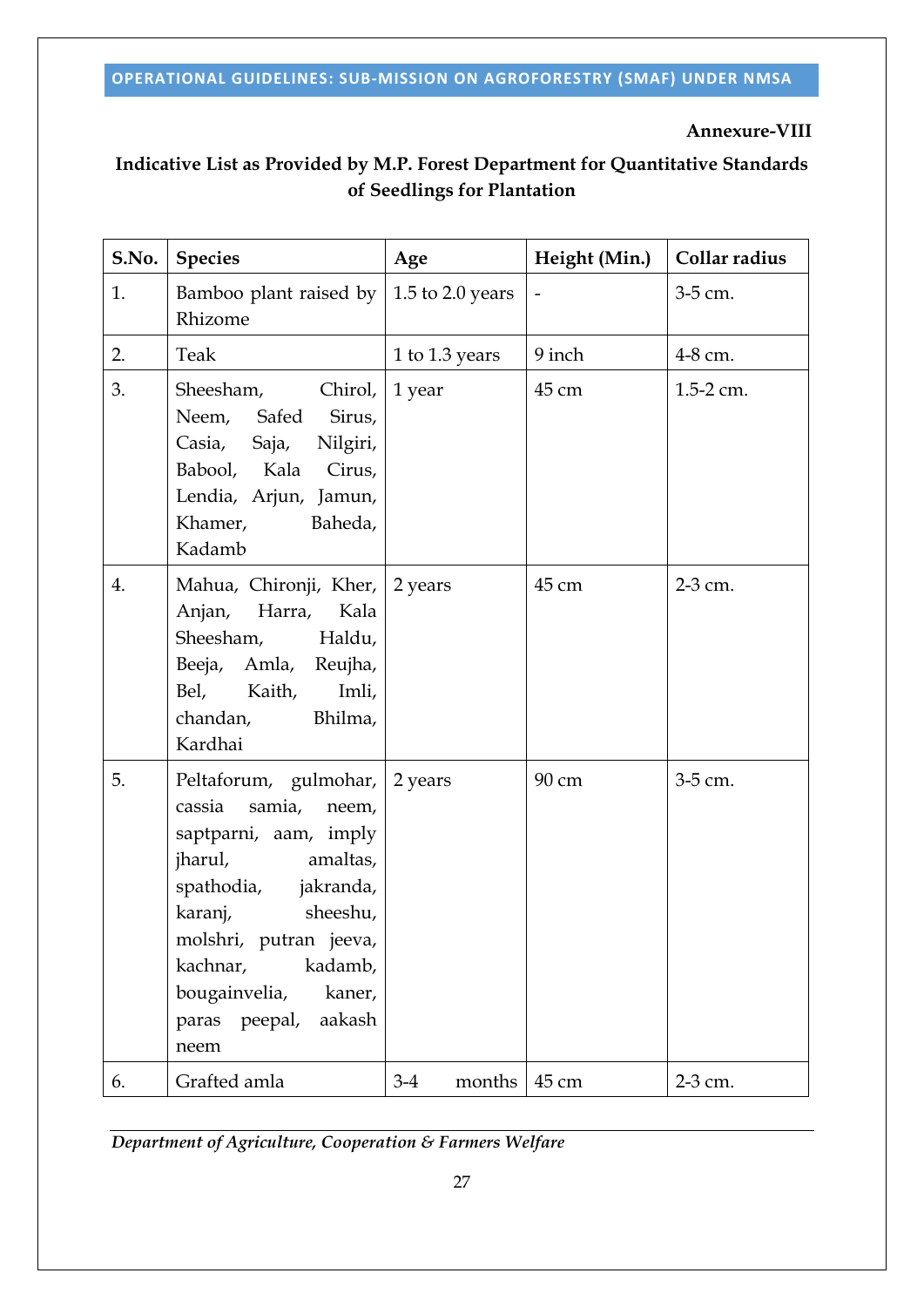|     |                                                                                                                        | after grafting |        |               |
|-----|------------------------------------------------------------------------------------------------------------------------|----------------|--------|---------------|
| 7.  | Clonal eucalyptus                                                                                                      | 3-4 months     | 30 cm  | $1.5-2cm$     |
| 8.  | (polythene   $1.5-2$ years<br>Bamboo<br>raised)                                                                        |                |        | 3-5 cm.       |
| 9.  | Pre-sprout saagon   1-1.25 years<br>(polythene raised                                                                  |                | 9 inch | 3.5-5 cm.     |
| 10. | Khamer                                                                                                                 | 3-6 months     | 45 cm  | $1.5 - 2$ cm. |
| 11. | Ashwagandha,<br>sarpgandha, satavar,<br>kalihari, gulpakavali,<br>stevia, tulsi, kaalmegh,<br>safed musli, colius, bel | 1 year         |        |               |
| 12. | Dahiman, maida, kallai,<br>kunwarin, sonpatha,<br>beeja, garud, padar,<br>udaal, kochila                               | 2 years        | 45 cm  | 2-3 cm.       |